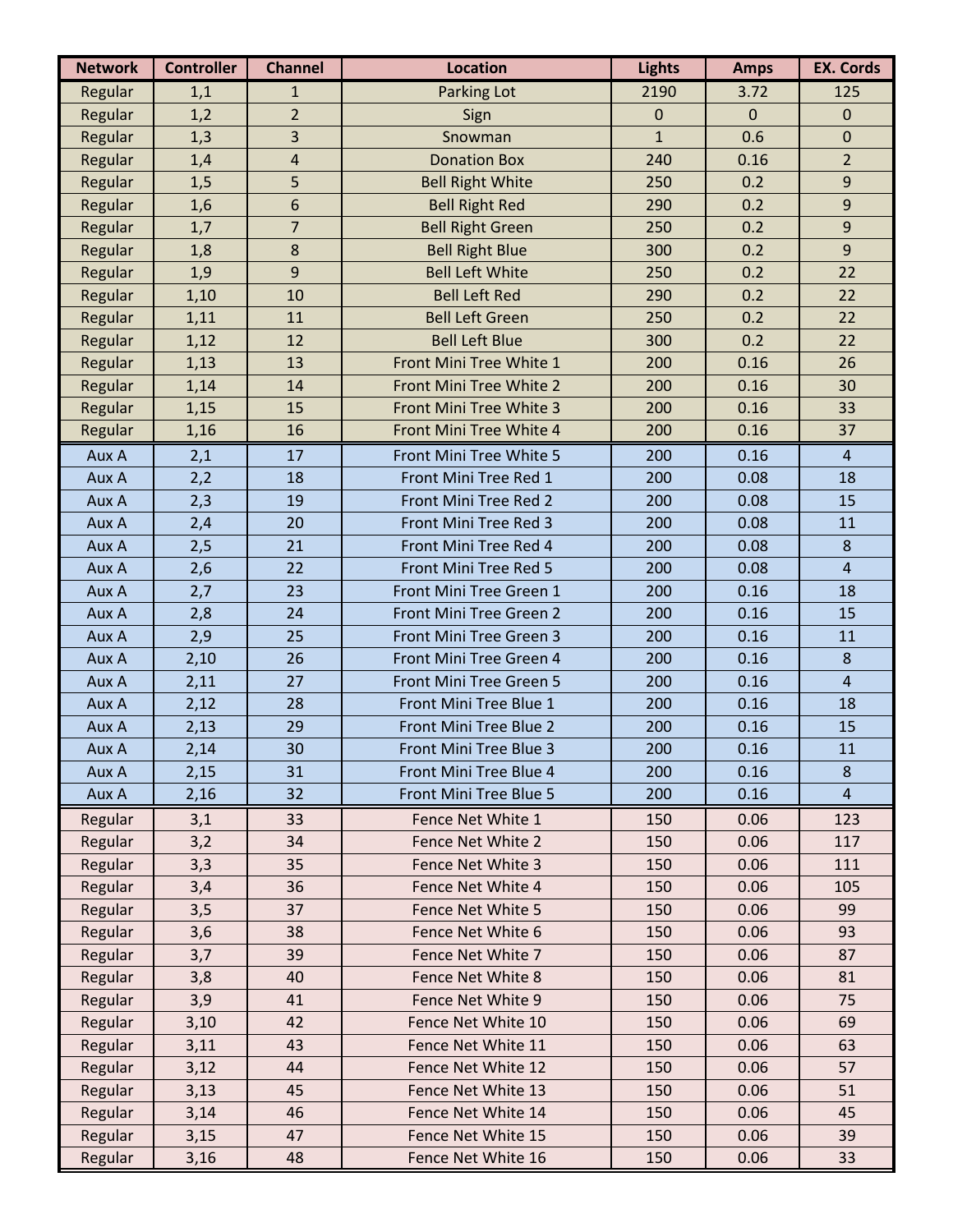| <b>Network</b> | <b>Controller</b> | <b>Channel</b> | <b>Location</b>    | <b>Lights</b> | <b>Amps</b> | <b>EX. Cords</b> |
|----------------|-------------------|----------------|--------------------|---------------|-------------|------------------|
| Regular        | 4,1               | 49             | Fence Net White 17 | 150           | 0.06        | 27               |
| Regular        | 4,2               | 50             | Fence Net White 18 | 150           | 0.06        | 21               |
| Regular        | 4,3               | 51             | Fence Net White 19 | 150           | 0.06        | 15               |
| Regular        | 4,4               | 52             | Fence Net White 20 | 150           | 0.06        | 9                |
| Regular        | 4,5               | 53             | Fence Net Red 1    | 150           | 0.06        | 123              |
| Regular        | 4,6               | 54             | Fence Net Red 2    | 150           | 0.06        | 117              |
| Regular        | 4,7               | 55             | Fence Net Red 3    | 150           | 0.06        | 111              |
| Regular        | 4,8               | 56             | Fence Net Red 4    | 150           | 0.06        | 105              |
| Regular        | 4,9               | 57             | Fence Net Red 5    | 150           | 0.06        | 99               |
| Regular        | 4,10              | 58             | Fence Net Red 6    | 150           | 0.06        | 93               |
| Regular        | 4,11              | 59             | Fence Net Red 7    | 150           | 0.06        | 87               |
| Regular        | 4,12              | 60             | Fence Net Red 8    | 150           | 0.06        | 81               |
| Regular        | 4,13              | 61             | Fence Net Red 9    | 150           | 0.06        | 75               |
| Regular        | 4,14              | 62             | Fence Net Red 10   | 150           | 0.06        | 69               |
| Regular        | 4,15              | 63             | Fence Net Red 11   | 150           | 0.06        | 63               |
| Regular        | 4,16              | 64             | Fence Net Red 12   | 150           | 0.06        | 57               |
| Regular        | 5,1               | 65             | Fence Net Red 13   | 150           | 0.06        | 51               |
| Regular        | 5,2               | 66             | Fence Net Red 14   | 150           | 0.06        | 45               |
| Regular        | 5,3               | 67             | Fence Net Red 15   | 150           | 0.06        | 39               |
| Regular        | 5,4               | 68             | Fence Net Red 16   | 150           | 0.06        | 33               |
| Regular        | 5,5               | 69             | Fence Net Red 17   | 150           | 0.06        | 27               |
| Regular        | 5,6               | 70             | Fence Net Red 18   | 150           | 0.06        | 21               |
| Regular        | 5,7               | 71             | Fence Net Red 19   | 150           | 0.06        | 15               |
| Regular        | 5,8               | 72             | Fence Net Red 20   | 150           | 0.06        | 9                |
| Regular        | 5,9               | 73             | Fence Net Green 1  | 150           | 0.06        | 123              |
| Regular        | 5,10              | 74             | Fence Net Green 2  | 150           | 0.06        | 117              |
| Regular        | 5,11              | 75             | Fence Net Green 3  | 150           | 0.06        | 111              |
| Regular        | 5,12              | 76             | Fence Net Green 4  | 150           | 0.06        | 105              |
| Regular        | 5,13              | 77             | Fence Net Green 5  | 150           | 0.06        | 99               |
| Regular        | 5,14              | 78             | Fence Net Green 6  | 150           | 0.06        | 93               |
| Regular        | 5,15              | 79             | Fence Net Green 7  | 150           | 0.06        | 87               |
| Regular        | 5,16              | 80             | Fence Net Green 8  | 150           | 0.06        | 81               |
| Regular        | 6,1               | 81             | Fence Net Green 9  | 150           | 0.06        | 75               |
| Regular        | 6,2               | 82             | Fence Net Green 10 | 150           | 0.06        | 69               |
| Regular        | 6,3               | 83             | Fence Net Green 11 | 150           | 0.06        | 63               |
| Regular        | 6,4               | 84             | Fence Net Green 12 | 150           | 0.06        | 57               |
| Regular        | 6,5               | 85             | Fence Net Green 13 | 150           | 0.06        | 51               |
| Regular        | 6,6               | 86             | Fence Net Green 14 | 150           | 0.06        | 45               |
| Regular        | 6,7               | 87             | Fence Net Green 15 | 150           | 0.06        | 39               |
| Regular        | 6,8               | 88             | Fence Net Green 16 | 150           | 0.06        | 33               |
| Regular        | 6,9               | 89             | Fence Net Green 17 | 150           | 0.06        | 27               |
| Regular        | 6,10              | 90             | Fence Net Green 18 | 150           | 0.06        | 21               |
| Regular        | 6,11              | 91             | Fence Net Green 19 | 150           | 0.06        | 15               |
| Regular        | 6,12              | 92             | Fence Net Green 20 | 150           | 0.06        | $\overline{9}$   |
| Regular        | 6,13              | 93             | Fence Net Blue 1   | 150           | 0.06        | 123              |
| Regular        | 6,14              | 94             | Fence Net Blue 2   | 150           | 0.06        | 117              |
| Regular        | 6,15              | 95             | Fence Net Blue 3   | 150           | 0.06        | 111              |
| Regular        | 6,16              | 96             | Fence Net Blue 4   | 150           | 0.06        | 105              |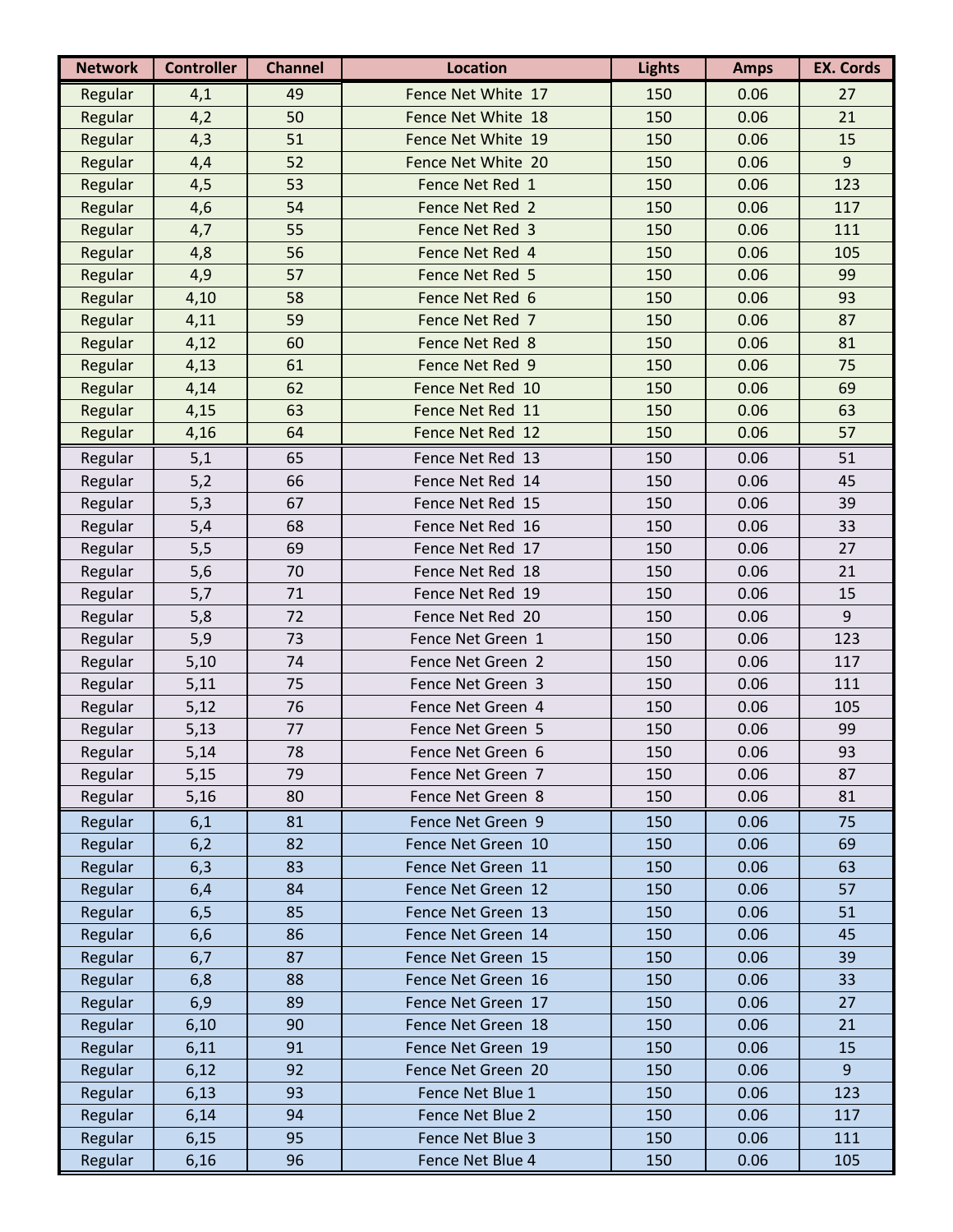| <b>Network</b> | <b>Controller</b> | <b>Channel</b> | <b>Location</b>                | <b>Lights</b> | <b>Amps</b> | <b>EX. Cords</b> |
|----------------|-------------------|----------------|--------------------------------|---------------|-------------|------------------|
| Regular        | 7,1               | 97             | <b>Fence Net Blue 5</b>        | 150           | 0.06        | 99               |
| Regular        | 7,2               | 98             | Fence Net Blue 6               | 150           | 0.06        | 93               |
| Regular        | 7,3               | 99             | Fence Net Blue 7               | 150           | 0.06        | 87               |
| Regular        | 7,4               | 100            | <b>Fence Net Blue 8</b>        | 150           | 0.06        | 81               |
| Regular        | 7,5               | 101            | Fence Net Blue 9               | 150           | 0.06        | 75               |
| Regular        | 7,6               | 102            | Fence Net Blue 10              | 150           | 0.06        | 69               |
| Regular        | 7,7               | 103            | Fence Net Blue 11              | 150           | 0.06        | 63               |
| Regular        | 7,8               | 104            | Fence Net Blue 12              | 150           | 0.06        | 57               |
| Regular        | 7,9               | 105            | Fence Net Blue 13              | 150           | 0.06        | 51               |
| Regular        | 7,10              | 106            | Fence Net Blue 14              | 150           | 0.06        | 45               |
| Regular        | 7,11              | 107            | Fence Net Blue 15              | 150           | 0.06        | 39               |
| Regular        | 7,12              | 108            | Fence Net Blue 16              | 150           | 0.06        | 33               |
| Regular        | 7,13              | 109            | Fence Net Blue 17              | 150           | 0.06        | 27               |
| Regular        | 7,14              | 110            | Fence Net Blue 18              | 150           | 0.06        | 21               |
| Regular        | 7,15              | 111            | Fence Net Blue 19              | 150           | 0.06        | 15               |
| Regular        | 7,16              | 112            | Fence Net Blue 20              | 150           | 0.06        | 9                |
| Regular        | 8,1               | 113            | <b>Fence Top White</b>         | 400           | 0.32        | 27               |
| Regular        | 8,2               | 114            | <b>Fence Top Red</b>           | 400           | 0.16        | 27               |
| Regular        | 8,3               | 115            | <b>Fence Top Green</b>         | 400           | 0.32        | 27               |
| Regular        | 8,4               | 116            | <b>Fence Top Blue</b>          | 400           | 0.32        | 27               |
| Regular        | 8,5               | 117            | <b>Stake Fence</b>             | 124           | 0.992       | 5                |
| Regular        | 8,6               | 118            | <b>Stake Drive Right</b>       | 77            | 0.616       | 27               |
| Regular        | 8,7               | 119            | <b>Stake House Front Right</b> | 110           | 0.88        | 66               |
| Regular        | 8,8               | 120            | <b>Front Door Wreath</b>       | 100           | 0.08        | 36               |
| Regular        | 8,9               | 121            | Buck 1                         | 300           | 0.17        | 15               |
| Regular        | 8,10              | 122            | <b>Buck 2</b>                  | 270           | 0.15        | 15               |
| Regular        | 8,11              | 123            | Buck 3                         | 300           | 0.17        | 23               |
| Regular        | 8,12              | 124            | Buck 4                         | 270           | 0.15        | 15               |
| Regular        | 8,13              | 125            | <b>Fire Stick Right Bottom</b> | 300           | 0.24        | 25               |
| Regular        | 8,14              | 126            | Fire Stick Right Middle        | 300           | 0.24        | 30               |
| Regular        | 8,15              | 127            | <b>Fire Stick Right Top</b>    | 300           | 0.24        | 30               |
| Regular        | 8,16              | 128            | Fire Stick Right Star          | 250           | 0.2         | 38               |
| Regular        | 9,1               | 129            | Light Wheel Right White 1      | 200           | 0.16        | 3                |
| Regular        | 9,2               | 130            | Light Wheel Right White 2      | 200           | 0.16        | 3                |
| Regular        | 9,3               | 131            | Light Wheel Right White 3      | 200           | 0.16        | 3                |
| Regular        | 9,4               | 132            | Light Wheel Right White 4      | 200           | 0.16        | 3                |
| Regular        | 9,5               | 133            | Light Wheel Right White 5      | 200           | 0.16        | 3                |
| Regular        | 9,6               | 134            | Light Wheel Right White 6      | 200           | 0.16        | 3                |
| Regular        | 9,7               | 135            | Light Wheel Right White 7      | 200           | 0.16        | 3                |
| Regular        | 9,8               | 136            | Light Wheel Right White 8      | 200           | 0.16        | 3                |
| Regular        | 9,9               | 137            | Light Wheel Right White 9      | 200           | 0.16        | 3                |
| Regular        | 9,10              | 138            | Light Wheel Right White 10     | 200           | 0.16        | 3                |
| Regular        | 9,11              | 139            | Light Wheel Right White 11     | 200           | 0.16        | 3                |
| Regular        | 9,12              | 140            | Light Wheel Right White 12     | 200           | 0.16        | 3                |
| Regular        | 9,13              | 141            | Light Wheel Right Red 1        | 200           | 0.08        | 3                |
| Regular        | 9,14              | 142            | Light Wheel Right Red 2        | 200           | 0.08        | 3                |
| Regular        | 9,15              | 143            | Light Wheel Right Red 3        | 200           | 0.08        | 3                |
| Regular        | 9,16              | 144            | Light Wheel Right Red 4        | 200           | 0.08        | $\mathbf{3}$     |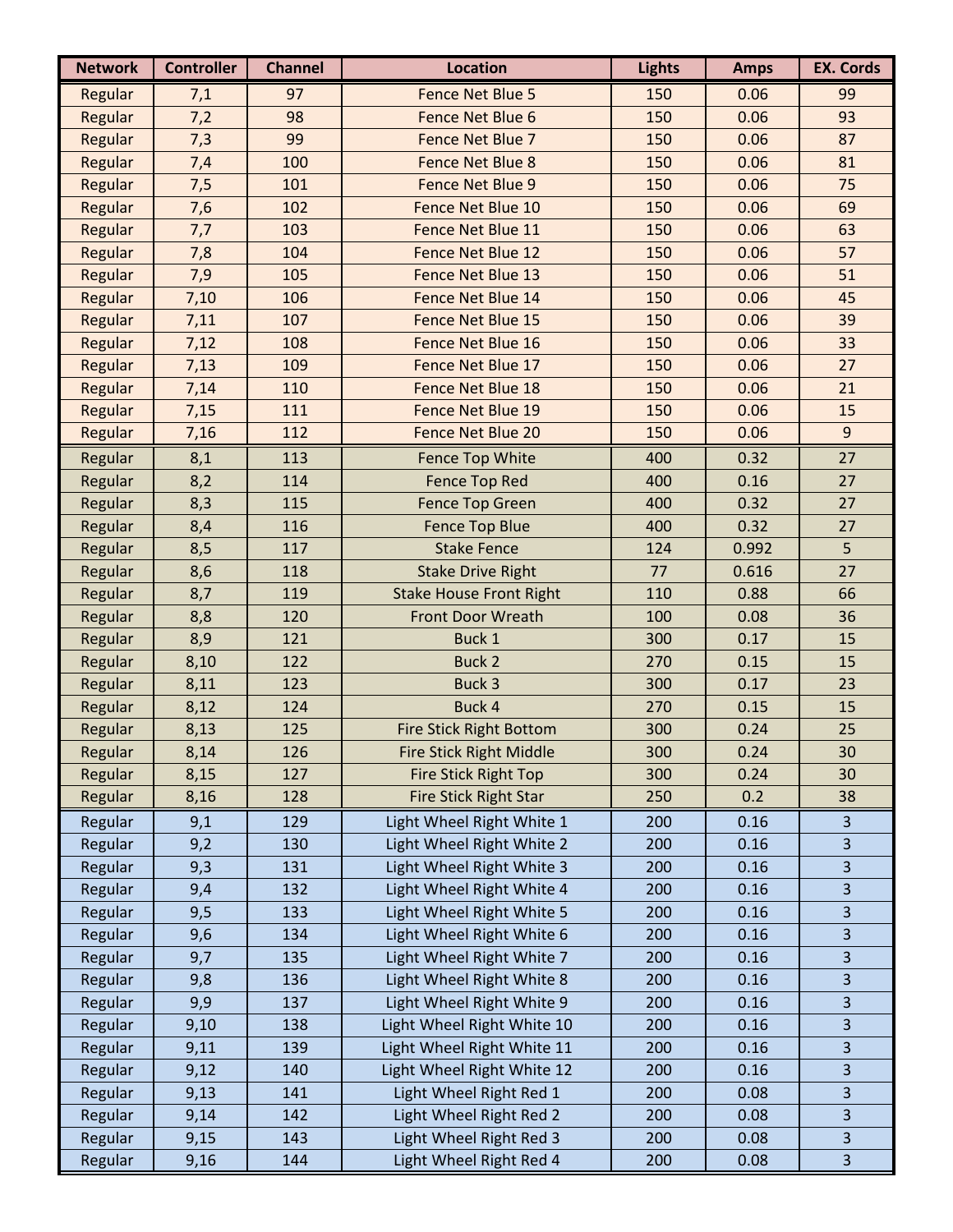| Light Wheel Right Red 5<br>200<br>Regular<br>10,1<br>145<br>0.08<br>3<br>146<br>Light Wheel Right Red 6<br>0.08<br>3<br>Regular<br>10,2<br>200<br>3<br>Light Wheel Right Red 7<br>Regular<br>147<br>200<br>0.08<br>10,3<br>Light Wheel Right Red 8<br>0.08<br>3<br>Regular<br>148<br>200<br>10,4<br>3<br>Regular<br>149<br>Light Wheel Right Red 9<br>200<br>0.08<br>10,5<br>3<br>Light Wheel Right Red 10<br>Regular<br>150<br>200<br>0.08<br>10,6<br>3<br>Light Wheel Right Red 11<br>Regular<br>10,7<br>151<br>200<br>0.08<br>Light Wheel Right Red 12<br>3<br>Regular<br>152<br>200<br>0.08<br>10,8<br>10,9<br>153<br>Light Wheel Right Green 1<br>3<br>Regular<br>200<br>0.16<br>$\overline{\mathbf{3}}$<br>Light Wheel Right Green 2<br>154<br>200<br>0.16<br>Regular<br>10,10<br>3<br>Light Wheel Right Green 3<br>Regular<br>10,11<br>155<br>200<br>0.16<br>3<br>Regular<br>156<br>Light Wheel Right Green 4<br>0.16<br>10,12<br>200<br>3<br>Regular<br>157<br>Light Wheel Right Green 5<br>200<br>0.16<br>10,13<br>3<br>158<br>Light Wheel Right Green 6<br>200<br>0.16<br>Regular<br>10,14<br>3<br>Regular<br>159<br>Light Wheel Right Green 7<br>200<br>0.16<br>10,15<br>3<br>160<br>Light Wheel Right Green 8<br>Regular<br>200<br>0.16<br>10,16<br>161<br>Light Wheel Right Green 9<br>200<br>0.16<br>3<br>Regular<br>11,1<br>162<br>Light Wheel Right Green 10<br>200<br>0.16<br>3<br>Regular<br>11,2<br>$\overline{\mathbf{3}}$<br>Light Wheel Right Green 11<br>Regular<br>163<br>200<br>0.16<br>11,3<br>3<br>164<br>Light Wheel Right Green 12<br>200<br>0.16<br>Regular<br>11,4<br>3<br>Regular<br>165<br>Light Wheel Right Blue 1<br>0.16<br>11,5<br>200<br>Light Wheel Right Blue 2<br>3<br>166<br>200<br>0.16<br>Regular<br>11,6<br>3<br>Regular<br>167<br>Light Wheel Right Blue 3<br>200<br>0.16<br>11,7<br>3<br>Regular<br>168<br>Light Wheel Right Blue 4<br>200<br>0.16<br>11,8<br>11,9<br>169<br>Light Wheel Right Blue 5<br>0.16<br>3<br>Regular<br>200<br>3<br>Light Wheel Right Blue 6<br>Regular<br>170<br>200<br>0.16<br>11,10<br>3<br>171<br>Light Wheel Right Blue 7<br>Regular<br>200<br>0.16<br>11,11<br>$\overline{3}$<br>Light Wheel Right Blue 8<br>Regular<br>11,12<br>172<br>200<br>0.16 |
|-----------------------------------------------------------------------------------------------------------------------------------------------------------------------------------------------------------------------------------------------------------------------------------------------------------------------------------------------------------------------------------------------------------------------------------------------------------------------------------------------------------------------------------------------------------------------------------------------------------------------------------------------------------------------------------------------------------------------------------------------------------------------------------------------------------------------------------------------------------------------------------------------------------------------------------------------------------------------------------------------------------------------------------------------------------------------------------------------------------------------------------------------------------------------------------------------------------------------------------------------------------------------------------------------------------------------------------------------------------------------------------------------------------------------------------------------------------------------------------------------------------------------------------------------------------------------------------------------------------------------------------------------------------------------------------------------------------------------------------------------------------------------------------------------------------------------------------------------------------------------------------------------------------------------------------------------------------------------------------------------------------------------------------------------------------------------------------------------------------------------------------------------------------------------------------------------------------------------------------|
|                                                                                                                                                                                                                                                                                                                                                                                                                                                                                                                                                                                                                                                                                                                                                                                                                                                                                                                                                                                                                                                                                                                                                                                                                                                                                                                                                                                                                                                                                                                                                                                                                                                                                                                                                                                                                                                                                                                                                                                                                                                                                                                                                                                                                                   |
|                                                                                                                                                                                                                                                                                                                                                                                                                                                                                                                                                                                                                                                                                                                                                                                                                                                                                                                                                                                                                                                                                                                                                                                                                                                                                                                                                                                                                                                                                                                                                                                                                                                                                                                                                                                                                                                                                                                                                                                                                                                                                                                                                                                                                                   |
|                                                                                                                                                                                                                                                                                                                                                                                                                                                                                                                                                                                                                                                                                                                                                                                                                                                                                                                                                                                                                                                                                                                                                                                                                                                                                                                                                                                                                                                                                                                                                                                                                                                                                                                                                                                                                                                                                                                                                                                                                                                                                                                                                                                                                                   |
|                                                                                                                                                                                                                                                                                                                                                                                                                                                                                                                                                                                                                                                                                                                                                                                                                                                                                                                                                                                                                                                                                                                                                                                                                                                                                                                                                                                                                                                                                                                                                                                                                                                                                                                                                                                                                                                                                                                                                                                                                                                                                                                                                                                                                                   |
|                                                                                                                                                                                                                                                                                                                                                                                                                                                                                                                                                                                                                                                                                                                                                                                                                                                                                                                                                                                                                                                                                                                                                                                                                                                                                                                                                                                                                                                                                                                                                                                                                                                                                                                                                                                                                                                                                                                                                                                                                                                                                                                                                                                                                                   |
|                                                                                                                                                                                                                                                                                                                                                                                                                                                                                                                                                                                                                                                                                                                                                                                                                                                                                                                                                                                                                                                                                                                                                                                                                                                                                                                                                                                                                                                                                                                                                                                                                                                                                                                                                                                                                                                                                                                                                                                                                                                                                                                                                                                                                                   |
|                                                                                                                                                                                                                                                                                                                                                                                                                                                                                                                                                                                                                                                                                                                                                                                                                                                                                                                                                                                                                                                                                                                                                                                                                                                                                                                                                                                                                                                                                                                                                                                                                                                                                                                                                                                                                                                                                                                                                                                                                                                                                                                                                                                                                                   |
|                                                                                                                                                                                                                                                                                                                                                                                                                                                                                                                                                                                                                                                                                                                                                                                                                                                                                                                                                                                                                                                                                                                                                                                                                                                                                                                                                                                                                                                                                                                                                                                                                                                                                                                                                                                                                                                                                                                                                                                                                                                                                                                                                                                                                                   |
|                                                                                                                                                                                                                                                                                                                                                                                                                                                                                                                                                                                                                                                                                                                                                                                                                                                                                                                                                                                                                                                                                                                                                                                                                                                                                                                                                                                                                                                                                                                                                                                                                                                                                                                                                                                                                                                                                                                                                                                                                                                                                                                                                                                                                                   |
|                                                                                                                                                                                                                                                                                                                                                                                                                                                                                                                                                                                                                                                                                                                                                                                                                                                                                                                                                                                                                                                                                                                                                                                                                                                                                                                                                                                                                                                                                                                                                                                                                                                                                                                                                                                                                                                                                                                                                                                                                                                                                                                                                                                                                                   |
|                                                                                                                                                                                                                                                                                                                                                                                                                                                                                                                                                                                                                                                                                                                                                                                                                                                                                                                                                                                                                                                                                                                                                                                                                                                                                                                                                                                                                                                                                                                                                                                                                                                                                                                                                                                                                                                                                                                                                                                                                                                                                                                                                                                                                                   |
|                                                                                                                                                                                                                                                                                                                                                                                                                                                                                                                                                                                                                                                                                                                                                                                                                                                                                                                                                                                                                                                                                                                                                                                                                                                                                                                                                                                                                                                                                                                                                                                                                                                                                                                                                                                                                                                                                                                                                                                                                                                                                                                                                                                                                                   |
|                                                                                                                                                                                                                                                                                                                                                                                                                                                                                                                                                                                                                                                                                                                                                                                                                                                                                                                                                                                                                                                                                                                                                                                                                                                                                                                                                                                                                                                                                                                                                                                                                                                                                                                                                                                                                                                                                                                                                                                                                                                                                                                                                                                                                                   |
|                                                                                                                                                                                                                                                                                                                                                                                                                                                                                                                                                                                                                                                                                                                                                                                                                                                                                                                                                                                                                                                                                                                                                                                                                                                                                                                                                                                                                                                                                                                                                                                                                                                                                                                                                                                                                                                                                                                                                                                                                                                                                                                                                                                                                                   |
|                                                                                                                                                                                                                                                                                                                                                                                                                                                                                                                                                                                                                                                                                                                                                                                                                                                                                                                                                                                                                                                                                                                                                                                                                                                                                                                                                                                                                                                                                                                                                                                                                                                                                                                                                                                                                                                                                                                                                                                                                                                                                                                                                                                                                                   |
|                                                                                                                                                                                                                                                                                                                                                                                                                                                                                                                                                                                                                                                                                                                                                                                                                                                                                                                                                                                                                                                                                                                                                                                                                                                                                                                                                                                                                                                                                                                                                                                                                                                                                                                                                                                                                                                                                                                                                                                                                                                                                                                                                                                                                                   |
|                                                                                                                                                                                                                                                                                                                                                                                                                                                                                                                                                                                                                                                                                                                                                                                                                                                                                                                                                                                                                                                                                                                                                                                                                                                                                                                                                                                                                                                                                                                                                                                                                                                                                                                                                                                                                                                                                                                                                                                                                                                                                                                                                                                                                                   |
|                                                                                                                                                                                                                                                                                                                                                                                                                                                                                                                                                                                                                                                                                                                                                                                                                                                                                                                                                                                                                                                                                                                                                                                                                                                                                                                                                                                                                                                                                                                                                                                                                                                                                                                                                                                                                                                                                                                                                                                                                                                                                                                                                                                                                                   |
|                                                                                                                                                                                                                                                                                                                                                                                                                                                                                                                                                                                                                                                                                                                                                                                                                                                                                                                                                                                                                                                                                                                                                                                                                                                                                                                                                                                                                                                                                                                                                                                                                                                                                                                                                                                                                                                                                                                                                                                                                                                                                                                                                                                                                                   |
|                                                                                                                                                                                                                                                                                                                                                                                                                                                                                                                                                                                                                                                                                                                                                                                                                                                                                                                                                                                                                                                                                                                                                                                                                                                                                                                                                                                                                                                                                                                                                                                                                                                                                                                                                                                                                                                                                                                                                                                                                                                                                                                                                                                                                                   |
|                                                                                                                                                                                                                                                                                                                                                                                                                                                                                                                                                                                                                                                                                                                                                                                                                                                                                                                                                                                                                                                                                                                                                                                                                                                                                                                                                                                                                                                                                                                                                                                                                                                                                                                                                                                                                                                                                                                                                                                                                                                                                                                                                                                                                                   |
|                                                                                                                                                                                                                                                                                                                                                                                                                                                                                                                                                                                                                                                                                                                                                                                                                                                                                                                                                                                                                                                                                                                                                                                                                                                                                                                                                                                                                                                                                                                                                                                                                                                                                                                                                                                                                                                                                                                                                                                                                                                                                                                                                                                                                                   |
|                                                                                                                                                                                                                                                                                                                                                                                                                                                                                                                                                                                                                                                                                                                                                                                                                                                                                                                                                                                                                                                                                                                                                                                                                                                                                                                                                                                                                                                                                                                                                                                                                                                                                                                                                                                                                                                                                                                                                                                                                                                                                                                                                                                                                                   |
|                                                                                                                                                                                                                                                                                                                                                                                                                                                                                                                                                                                                                                                                                                                                                                                                                                                                                                                                                                                                                                                                                                                                                                                                                                                                                                                                                                                                                                                                                                                                                                                                                                                                                                                                                                                                                                                                                                                                                                                                                                                                                                                                                                                                                                   |
|                                                                                                                                                                                                                                                                                                                                                                                                                                                                                                                                                                                                                                                                                                                                                                                                                                                                                                                                                                                                                                                                                                                                                                                                                                                                                                                                                                                                                                                                                                                                                                                                                                                                                                                                                                                                                                                                                                                                                                                                                                                                                                                                                                                                                                   |
|                                                                                                                                                                                                                                                                                                                                                                                                                                                                                                                                                                                                                                                                                                                                                                                                                                                                                                                                                                                                                                                                                                                                                                                                                                                                                                                                                                                                                                                                                                                                                                                                                                                                                                                                                                                                                                                                                                                                                                                                                                                                                                                                                                                                                                   |
|                                                                                                                                                                                                                                                                                                                                                                                                                                                                                                                                                                                                                                                                                                                                                                                                                                                                                                                                                                                                                                                                                                                                                                                                                                                                                                                                                                                                                                                                                                                                                                                                                                                                                                                                                                                                                                                                                                                                                                                                                                                                                                                                                                                                                                   |
|                                                                                                                                                                                                                                                                                                                                                                                                                                                                                                                                                                                                                                                                                                                                                                                                                                                                                                                                                                                                                                                                                                                                                                                                                                                                                                                                                                                                                                                                                                                                                                                                                                                                                                                                                                                                                                                                                                                                                                                                                                                                                                                                                                                                                                   |
| 3<br>Light Wheel Right Blue 9<br>Regular<br>173<br>200<br>0.16<br>11,13                                                                                                                                                                                                                                                                                                                                                                                                                                                                                                                                                                                                                                                                                                                                                                                                                                                                                                                                                                                                                                                                                                                                                                                                                                                                                                                                                                                                                                                                                                                                                                                                                                                                                                                                                                                                                                                                                                                                                                                                                                                                                                                                                           |
| 3<br>174<br>200<br>0.16<br>11,14<br>Light Wheel Right Blue 10<br>Regular                                                                                                                                                                                                                                                                                                                                                                                                                                                                                                                                                                                                                                                                                                                                                                                                                                                                                                                                                                                                                                                                                                                                                                                                                                                                                                                                                                                                                                                                                                                                                                                                                                                                                                                                                                                                                                                                                                                                                                                                                                                                                                                                                          |
| 3<br>175<br>Light Wheel Right Blue 11<br>0.16<br>Regular<br>11,15<br>200                                                                                                                                                                                                                                                                                                                                                                                                                                                                                                                                                                                                                                                                                                                                                                                                                                                                                                                                                                                                                                                                                                                                                                                                                                                                                                                                                                                                                                                                                                                                                                                                                                                                                                                                                                                                                                                                                                                                                                                                                                                                                                                                                          |
| 176<br>Light Wheel Right Blue 12<br>3<br>Regular<br>200<br>0.16<br>11,16                                                                                                                                                                                                                                                                                                                                                                                                                                                                                                                                                                                                                                                                                                                                                                                                                                                                                                                                                                                                                                                                                                                                                                                                                                                                                                                                                                                                                                                                                                                                                                                                                                                                                                                                                                                                                                                                                                                                                                                                                                                                                                                                                          |
| Light Wheel Left White 1<br>3<br>Regular<br>12,1<br>177<br>200<br>0.16                                                                                                                                                                                                                                                                                                                                                                                                                                                                                                                                                                                                                                                                                                                                                                                                                                                                                                                                                                                                                                                                                                                                                                                                                                                                                                                                                                                                                                                                                                                                                                                                                                                                                                                                                                                                                                                                                                                                                                                                                                                                                                                                                            |
| 178<br>Light Wheel Left White 2<br>0.16<br>Regular<br>12,2<br>200<br>3                                                                                                                                                                                                                                                                                                                                                                                                                                                                                                                                                                                                                                                                                                                                                                                                                                                                                                                                                                                                                                                                                                                                                                                                                                                                                                                                                                                                                                                                                                                                                                                                                                                                                                                                                                                                                                                                                                                                                                                                                                                                                                                                                            |
| 3<br>Light Wheel Left White 3<br>Regular<br>179<br>200<br>0.16<br>12,3                                                                                                                                                                                                                                                                                                                                                                                                                                                                                                                                                                                                                                                                                                                                                                                                                                                                                                                                                                                                                                                                                                                                                                                                                                                                                                                                                                                                                                                                                                                                                                                                                                                                                                                                                                                                                                                                                                                                                                                                                                                                                                                                                            |
| Light Wheel Left White 4<br>3<br>Regular<br>180<br>200<br>0.16<br>12,4                                                                                                                                                                                                                                                                                                                                                                                                                                                                                                                                                                                                                                                                                                                                                                                                                                                                                                                                                                                                                                                                                                                                                                                                                                                                                                                                                                                                                                                                                                                                                                                                                                                                                                                                                                                                                                                                                                                                                                                                                                                                                                                                                            |
| 3<br>Regular<br>181<br>Light Wheel Left White 5<br>0.16<br>12,5<br>200                                                                                                                                                                                                                                                                                                                                                                                                                                                                                                                                                                                                                                                                                                                                                                                                                                                                                                                                                                                                                                                                                                                                                                                                                                                                                                                                                                                                                                                                                                                                                                                                                                                                                                                                                                                                                                                                                                                                                                                                                                                                                                                                                            |
| Regular<br>182<br>Light Wheel Left White 6<br>200<br>0.16<br>3<br>12,6                                                                                                                                                                                                                                                                                                                                                                                                                                                                                                                                                                                                                                                                                                                                                                                                                                                                                                                                                                                                                                                                                                                                                                                                                                                                                                                                                                                                                                                                                                                                                                                                                                                                                                                                                                                                                                                                                                                                                                                                                                                                                                                                                            |
| Light Wheel Left White 7<br>3<br>Regular<br>12,7<br>183<br>200<br>0.16                                                                                                                                                                                                                                                                                                                                                                                                                                                                                                                                                                                                                                                                                                                                                                                                                                                                                                                                                                                                                                                                                                                                                                                                                                                                                                                                                                                                                                                                                                                                                                                                                                                                                                                                                                                                                                                                                                                                                                                                                                                                                                                                                            |
| Light Wheel Left White 8<br>$\ensuremath{\mathsf{3}}$<br>Regular<br>184<br>200<br>0.16<br>12,8                                                                                                                                                                                                                                                                                                                                                                                                                                                                                                                                                                                                                                                                                                                                                                                                                                                                                                                                                                                                                                                                                                                                                                                                                                                                                                                                                                                                                                                                                                                                                                                                                                                                                                                                                                                                                                                                                                                                                                                                                                                                                                                                    |
| 3<br>185<br>Regular<br>12,9<br>Light Wheel Left White 9<br>200<br>0.16                                                                                                                                                                                                                                                                                                                                                                                                                                                                                                                                                                                                                                                                                                                                                                                                                                                                                                                                                                                                                                                                                                                                                                                                                                                                                                                                                                                                                                                                                                                                                                                                                                                                                                                                                                                                                                                                                                                                                                                                                                                                                                                                                            |
| 3<br>186<br>Light Wheel Left White 10<br>0.16<br>Regular<br>12,10<br>200                                                                                                                                                                                                                                                                                                                                                                                                                                                                                                                                                                                                                                                                                                                                                                                                                                                                                                                                                                                                                                                                                                                                                                                                                                                                                                                                                                                                                                                                                                                                                                                                                                                                                                                                                                                                                                                                                                                                                                                                                                                                                                                                                          |
| Light Wheel Left White 11<br>Regular<br>187<br>200<br>0.16<br>3<br>12,11                                                                                                                                                                                                                                                                                                                                                                                                                                                                                                                                                                                                                                                                                                                                                                                                                                                                                                                                                                                                                                                                                                                                                                                                                                                                                                                                                                                                                                                                                                                                                                                                                                                                                                                                                                                                                                                                                                                                                                                                                                                                                                                                                          |
| 3<br>Regular<br>188<br>Light Wheel Left White 12<br>200<br>0.16<br>12,12                                                                                                                                                                                                                                                                                                                                                                                                                                                                                                                                                                                                                                                                                                                                                                                                                                                                                                                                                                                                                                                                                                                                                                                                                                                                                                                                                                                                                                                                                                                                                                                                                                                                                                                                                                                                                                                                                                                                                                                                                                                                                                                                                          |
| 189<br>Light Wheel Left Red 1<br>0.08<br>3<br>Regular<br>200<br>12,13                                                                                                                                                                                                                                                                                                                                                                                                                                                                                                                                                                                                                                                                                                                                                                                                                                                                                                                                                                                                                                                                                                                                                                                                                                                                                                                                                                                                                                                                                                                                                                                                                                                                                                                                                                                                                                                                                                                                                                                                                                                                                                                                                             |
| Light Wheel Left Red 2<br>3<br>Regular<br>190<br>200<br>0.08<br>12,14                                                                                                                                                                                                                                                                                                                                                                                                                                                                                                                                                                                                                                                                                                                                                                                                                                                                                                                                                                                                                                                                                                                                                                                                                                                                                                                                                                                                                                                                                                                                                                                                                                                                                                                                                                                                                                                                                                                                                                                                                                                                                                                                                             |
| Light Wheel Left Red 3<br>3<br>Regular<br>191<br>200<br>0.08<br>12,15                                                                                                                                                                                                                                                                                                                                                                                                                                                                                                                                                                                                                                                                                                                                                                                                                                                                                                                                                                                                                                                                                                                                                                                                                                                                                                                                                                                                                                                                                                                                                                                                                                                                                                                                                                                                                                                                                                                                                                                                                                                                                                                                                             |
| Regular<br>192<br>Light Wheel Left Red 4<br>200<br>0.08<br>3<br>12,16                                                                                                                                                                                                                                                                                                                                                                                                                                                                                                                                                                                                                                                                                                                                                                                                                                                                                                                                                                                                                                                                                                                                                                                                                                                                                                                                                                                                                                                                                                                                                                                                                                                                                                                                                                                                                                                                                                                                                                                                                                                                                                                                                             |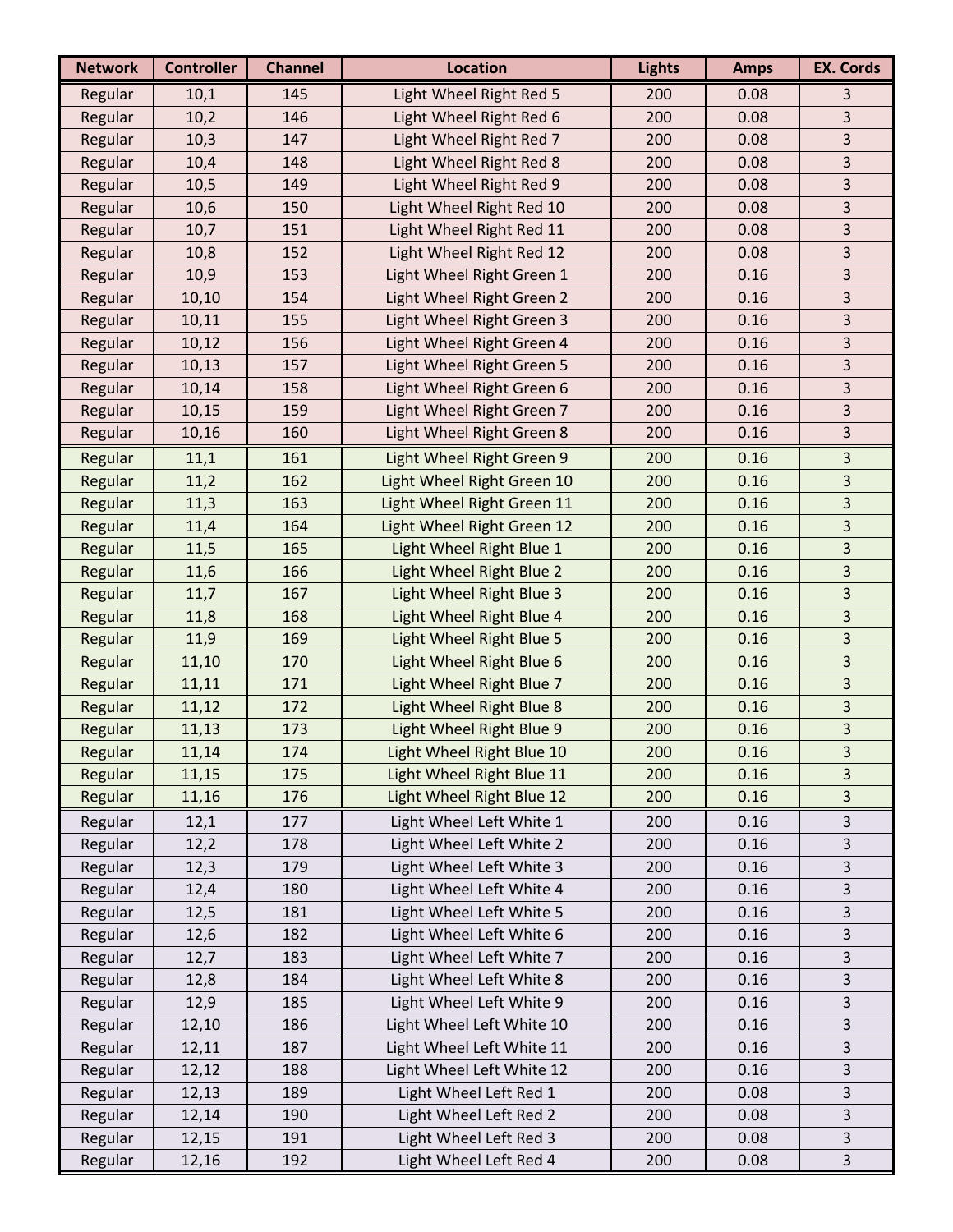| <b>Network</b> | <b>Controller</b> | <b>Channel</b> | <b>Location</b>                  | <b>Lights</b> | <b>Amps</b> | <b>EX. Cords</b>        |
|----------------|-------------------|----------------|----------------------------------|---------------|-------------|-------------------------|
| Regular        | 13,1              | 193            | Light Wheel Left Red 5           | 200           | 0.08        | 3                       |
| Regular        | 13,2              | 194            | Light Wheel Left Red 6           | 200           | 0.08        | 3                       |
| Regular        | 13,3              | 195            | Light Wheel Left Red 7           | 200           | 0.08        | $\overline{3}$          |
| Regular        | 13,4              | 196            | Light Wheel Left Red 8           | 200           | 0.08        | 3                       |
| Regular        | 13,5              | 197            | Light Wheel Left Red 9           | 200           | 0.08        | $\overline{3}$          |
| Regular        | 13,6              | 198            | Light Wheel Left Red 10          | 200           | 0.08        | 3                       |
| Regular        | 13,7              | 199            | Light Wheel Left Red 11          | 200           | 0.08        | 3                       |
| Regular        | 13,8              | 200            | Light Wheel Left Red 12          | 200           | 0.08        | 3                       |
| Regular        | 13,9              | 201            | Light Wheel Left Green 1         | 200           | 0.16        | 3                       |
| Regular        | 13,10             | 202            | Light Wheel Left Green 2         | 200           | 0.16        | 3                       |
| Regular        | 13,11             | 203            | Light Wheel Left Green 3         | 200           | 0.16        | 3                       |
| Regular        | 13,12             | 204            | Light Wheel Left Green 4         | 200           | 0.16        | 3                       |
| Regular        | 13,13             | 205            | Light Wheel Left Green 5         | 200           | 0.16        | 3                       |
| Regular        | 13,14             | 206            | Light Wheel Left Green 6         | 200           | 0.16        | $\overline{3}$          |
| Regular        | 13,15             | 207            | Light Wheel Left Green 7         | 200           | 0.16        | 3                       |
| Regular        | 13,16             | 208            | Light Wheel Left Green 8         | 200           | 0.16        | 3                       |
| Regular        | 14,1              | 209            | Light Wheel Left Green 9         | 200           | 0.16        | 3                       |
| Regular        | 14,2              | 210            | Light Wheel Left Green 10        | 200           | 0.16        | 3                       |
| Regular        | 14,3              | 211            | Light Wheel Left Green 11        | 200           | 0.16        | 3                       |
| Regular        | 14,4              | 212            | Light Wheel Left Green 12        | 200           | 0.16        | 3                       |
| Regular        | 14,5              | 213            | Light Wheel Left Blue 1          | 200           | 0.16        | 3                       |
| Regular        | 14,6              | 214            | Light Wheel Left Blue 2          | 200           | 0.16        | 3                       |
| Regular        | 14,7              | 215            | Light Wheel Left Blue 3          | 200           | 0.16        | 3                       |
| Regular        | 14,8              | 216            | Light Wheel Left Blue 4          | 200           | 0.16        | $\overline{\mathbf{3}}$ |
| Regular        | 14,9              | 217            | Light Wheel Left Blue 5          | 200           | 0.16        | 3                       |
| Regular        | 14,10             | 218            | Light Wheel Left Blue 6          | 200           | 0.16        | 3                       |
| Regular        | 14,11             | 219            | Light Wheel Left Blue 7          | 200           | 0.16        | 3                       |
| Regular        | 14,12             | 220            | Light Wheel Left Blue 8          | 200           | 0.16        | 3                       |
| Regular        | 14,13             | 221            | Light Wheel Left Blue 9          | 200           | 0.16        | $\overline{\mathbf{3}}$ |
| Regular        | 14,14             | 222            | Light Wheel Left Blue 10         | 200           | 0.16        | 3                       |
| Regular        | 14,15             | 223            | Light Wheel Left Blue 11         | 200           | 0.16        | 3                       |
| Regular        | 14,16             | 224            | Light Wheel Left Blue 12         | 200           | 0.16        | 3                       |
| Aux A          | 15,1              | 225            | <b>Mega Tree Star</b>            | 450           | 0.36        | 50                      |
| Aux A          | 15,2              | 226            | <b>Carport Tree + Store Tree</b> | 335           | 0.3         | 8                       |
| Aux A          | 15,3              | 227            | <b>Carport Presents</b>          | 2470          | 1.32        | 16                      |
| Aux A          | 15,4              | 228            | <b>Carport Garland</b>           | 285           | 0.7         | 20                      |
| Aux A          | 15,5              | 229            | <b>Stake Front</b>               | 62            | 0.496       | 49                      |
| Aux A          | 15,6              | 230            | <b>Stake Drive Left</b>          | 66            | 0.528       | 11                      |
| Aux A          | 15,7              | 231            | <b>Stake Walk Right</b>          | 83            | 0.664       | 32                      |
| Aux A          | 15,8              | 232            | <b>Stake House Front Left</b>    | 24            | 0.192       | 16                      |
| Aux A          | 15,9              | 233            | <b>Fire Stick Left Bottom</b>    | 300           | 0.24        | 11                      |
| Aux A          | 15,10             | 234            | <b>Fire Stick Left Middle</b>    | 300           | 0.24        | 14                      |
| Aux A          | 15,11             | 235            | Fire Stick Left Top              | 300           | 0.24        | 18                      |
| Aux A          | 15,12             | 236            | Fire Stick Left Star             | 250           | 0.2         | 22                      |
| Aux A          | 15,13             | 237            | <b>Mega Tree Base White</b>      | 400           | 0.32        | $\boldsymbol{6}$        |
| Aux A          | 15,14             | 238            | <b>Mega Tree Base Red</b>        | 400           | 0.16        | 6                       |
| Aux A          | 15,15             | 239            | <b>Mega Tree Base Green</b>      | 400           | 0.32        | 6                       |
| Aux A          | 15,16             | 240            | <b>Mega Tree Base Blue</b>       | 400           | 0.32        | $\boldsymbol{6}$        |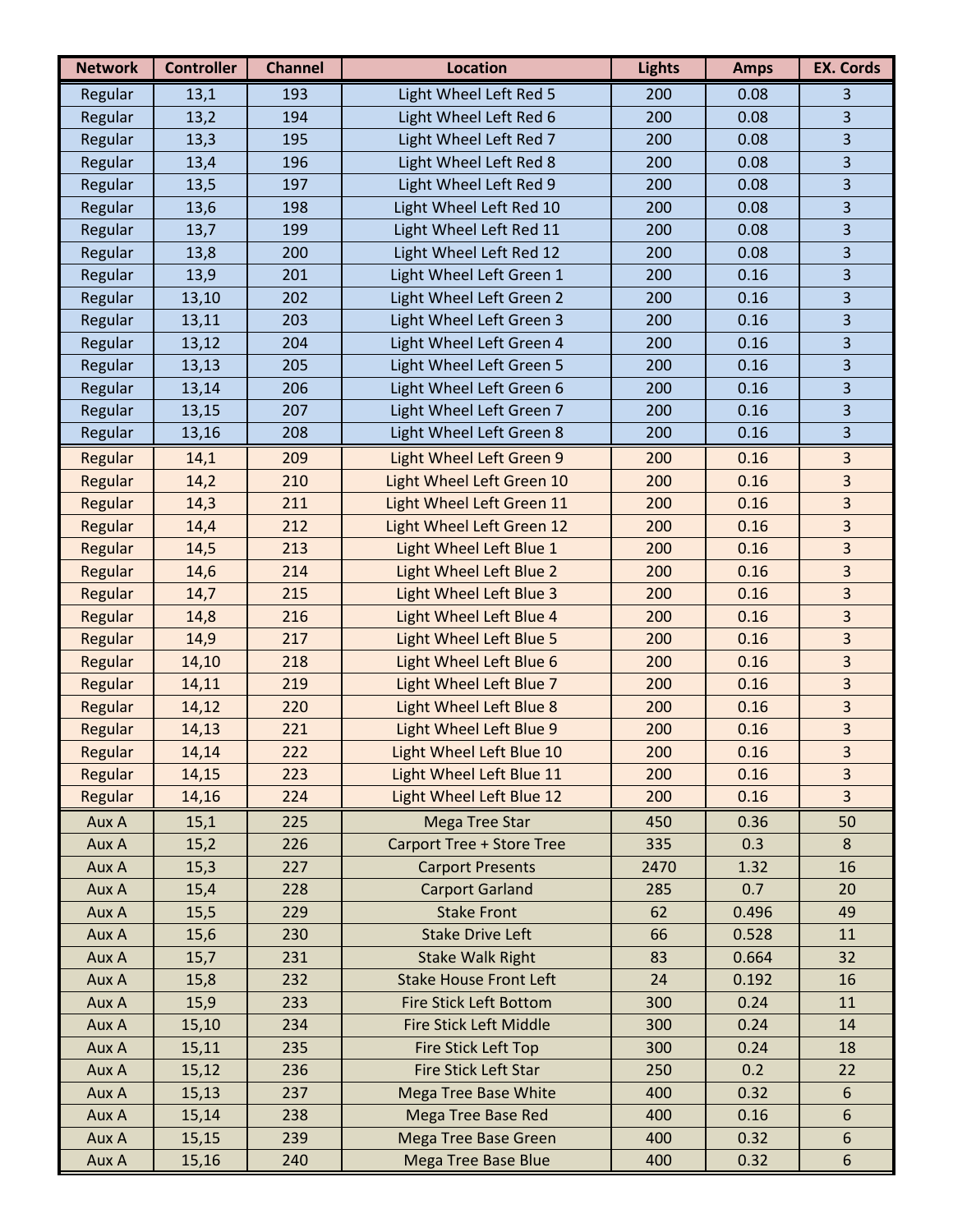| <b>Network</b> | <b>Controller</b> | <b>Channel</b> | <b>Location</b>           | <b>Lights</b> | <b>Amps</b> | <b>EX. Cords</b> |
|----------------|-------------------|----------------|---------------------------|---------------|-------------|------------------|
| Aux A          | 16,1              | 241            | Mega Tree White 1         | 200           | 0.16        | 5                |
| Aux A          | 16,2              | 242            | Mega Tree White 2         | 200           | 0.16        | $\overline{9}$   |
| Aux A          | 16,3              | 243            | Mega Tree White 3         | 200           | 0.16        | 13               |
| Aux A          | 16,4              | 244            | Mega Tree White 4         | 200           | 0.16        | 17               |
| Aux A          | 16,5              | 245            | Mega Tree White 5         | 200           | 0.16        | 20               |
| Aux A          | 16,6              | 246            | Mega Tree White 6         | 200           | 0.16        | 24               |
| Aux A          | 16,7              | 247            | Mega Tree White 7         | 200           | 0.16        | 28               |
| Aux A          | 16,8              | 248            | Mega Tree White 8         | 200           | 0.16        | 31               |
| Aux A          | 16,9              | 249            | Mega Tree White 9         | 200           | 0.16        | 35               |
| Aux A          | 16,10             | 250            | Mega Tree White 10        | 200           | 0.16        | 31               |
| Aux A          | 16,11             | 251            | Mega Tree White 11        | 200           | 0.16        | 27               |
| Aux A          | 16,12             | 252            | Mega Tree White 12        | 200           | 0.16        | 24               |
| Aux A          | 16,13             | 253            | Mega Tree White 13        | 200           | 0.16        | 20               |
| Aux A          | 16,14             | 254            | Mega Tree White 14        | 200           | 0.16        | 16               |
| Aux A          | 16,15             | 255            | Mega Tree White 15        | 200           | 0.16        | 13               |
| Aux A          | 16,16             | 256            | Mega Tree White 16        | 200           | 0.16        | $\overline{9}$   |
| Aux A          | 17,1              | 257            | Mega Tree Red 1           | 200           | 0.08        | 5                |
| Aux A          | 17,2              | 258            | Mega Tree Red 2           | 200           | 0.08        | $9$              |
| Aux A          | 17,3              | 259            | Mega Tree Red 3           | 200           | 0.08        | 13               |
| Aux A          | 17,4              | 260            | Mega Tree Red 4           | 200           | 0.08        | 17               |
| Aux A          | 17,5              | 261            | Mega Tree Red 5           | 200           | 0.08        | 20               |
| Aux A          | 17,6              | 262            | Mega Tree Red 6           | 200           | 0.08        | 24               |
| Aux A          | 17,7              | 263            | Mega Tree Red 7           | 200           | 0.08        | 28               |
| Aux A          | 17,8              | 264            | Mega Tree Red 8           | 200           | 0.08        | 31               |
| Aux A          | 17,9              | 265            | Mega Tree Red 9           | 200           | 0.08        | 35               |
| Aux A          | 17,10             | 266            | Mega Tree Red 10          | 200           | 0.08        | 31               |
| Aux A          | 17,11             | 267            | Mega Tree Red 11          | 200           | 0.08        | 27               |
| Aux A          | 17,12             | 268            | Mega Tree Red 12          | 200           | 0.08        | 24               |
| Aux A          | 17,13             | 269            | Mega Tree Red 13          | 200           | 0.08        | 20               |
| Aux A          | 17,14             | 270            | Mega Tree Red 14          | 200           | 0.08        | 16               |
| Aux A          | 17,15             | 271            | Mega Tree Red 15          | 200           | 0.08        | 13               |
| Aux A          | 17,16             | 272            | Mega Tree Red 16          | 200           | 0.08        | $9\,$            |
| Aux A          | 18,1              | 273            | Mega Tree Green 1         | 200           | 0.16        | 5                |
| Aux A          | 18,2              | 274            | Mega Tree Green 2         | 200           | 0.16        | 9                |
| Aux A          | 18,3              | 275            | <b>Mega Tree Green 3</b>  | 200           | 0.16        | 13               |
| Aux A          | 18,4              | 276            | Mega Tree Green 4         | 200           | 0.16        | 17               |
| Aux A          | 18,5              | 277            | <b>Mega Tree Green 5</b>  | 200           | 0.16        | 20               |
| Aux A          | 18,6              | 278            | Mega Tree Green 6         | 200           | 0.16        | 24               |
| Aux A          | 18,7              | 279            | Mega Tree Green 7         | 200           | 0.16        | 28               |
| Aux A          | 18,8              | 280            | Mega Tree Green 8         | 200           | 0.16        | 31               |
| Aux A          | 18,9              | 281            | Mega Tree Green 9         | 200           | 0.16        | 35               |
| Aux A          | 18,10             | 282            | Mega Tree Green 10        | 200           | 0.16        | 31               |
| Aux A          | 18,11             | 283            | Mega Tree Green 11        | 200           | 0.16        | 27               |
| Aux A          | 18,12             | 284            | Mega Tree Green 12        | 200           | 0.16        | 24               |
| Aux A          | 18,13             | 285            | <b>Mega Tree Green 13</b> | 200           | 0.16        | 20               |
| Aux A          | 18,14             | 286            | Mega Tree Green 14        | 200           | 0.16        | 16               |
| Aux A          | 18,15             | 287            | Mega Tree Green 15        | 200           | 0.16        | 13               |
| Aux A          | 18,16             | 288            | Mega Tree Green 16        | 200           | 0.16        | $9$              |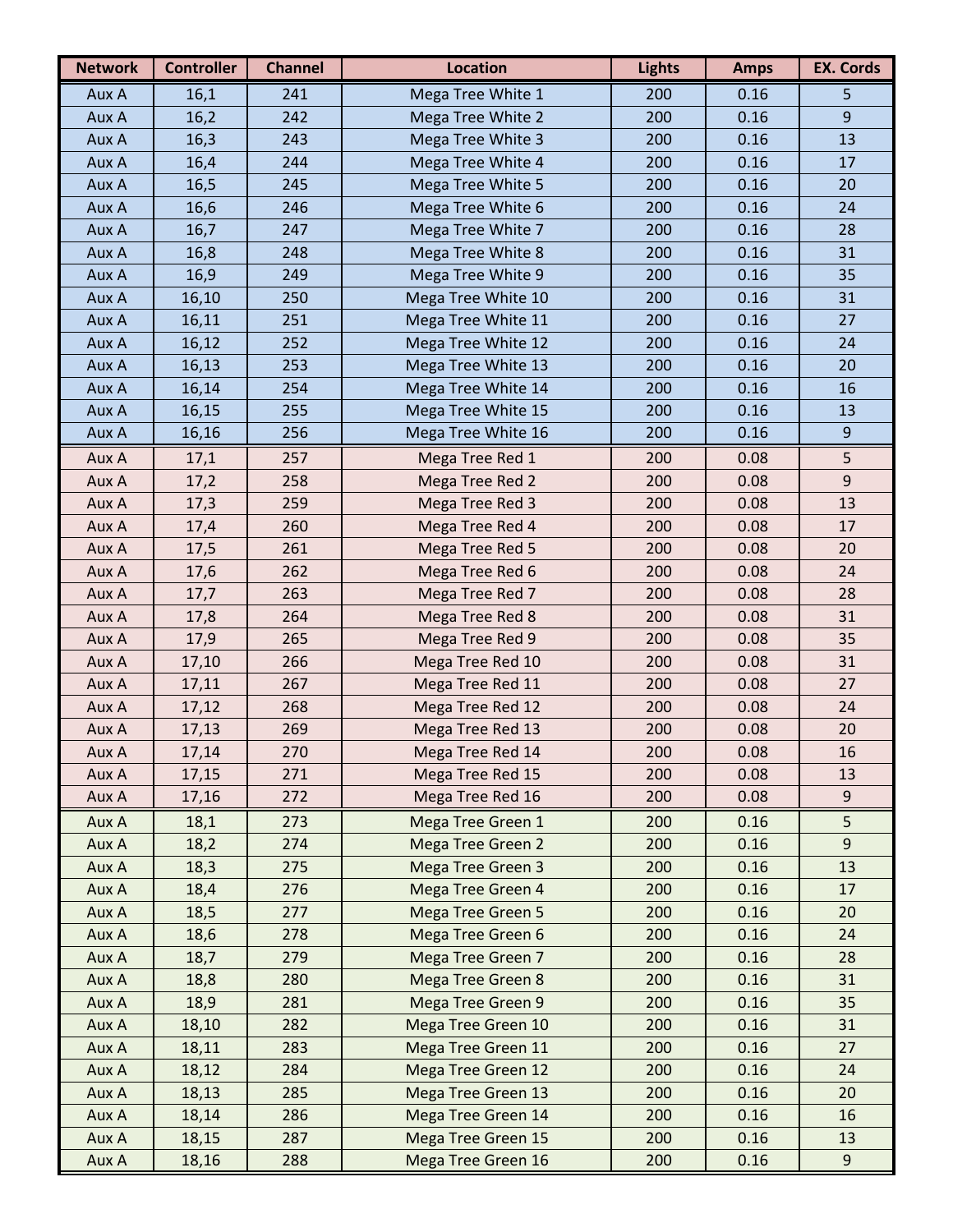| <b>Network</b> | <b>Controller</b> | <b>Channel</b> | <b>Location</b>                 | <b>Lights</b> | <b>Amps</b> | <b>EX. Cords</b> |
|----------------|-------------------|----------------|---------------------------------|---------------|-------------|------------------|
| Aux A          | 19,1              | 289            | Mega Tree Blue 1                | 200           | 0.16        | 5                |
| Aux A          | 19,2              | 290            | Mega Tree Blue 2                | 200           | 0.16        | $9\,$            |
| Aux A          | 19,3              | 291            | Mega Tree Blue 3                | 200           | 0.16        | 13               |
| Aux A          | 19,4              | 292            | Mega Tree Blue 4                | 200           | 0.16        | 17               |
| Aux A          | 19,5              | 293            | Mega Tree Blue 5                | 200           | 0.16        | 20               |
| Aux A          | 19,6              | 294            | Mega Tree Blue 6                | 200           | 0.16        | 24               |
| Aux A          | 19,7              | 295            | Mega Tree Blue 7                | 200           | 0.16        | 28               |
| Aux A          | 19,8              | 296            | Mega Tree Blue 8                | 200           | 0.16        | 31               |
| Aux A          | 19,9              | 297            | Mega Tree Blue 9                | 200           | 0.16        | 35               |
| Aux A          | 19,10             | 298            | Mega Tree Blue 10               | 200           | 0.16        | 31               |
| Aux A          | 19,11             | 299            | Mega Tree Blue 11               | 200           | 0.16        | 27               |
| Aux A          | 19,12             | 300            | Mega Tree Blue 12               | 200           | 0.16        | 24               |
| Aux A          | 19,13             | 301            | Mega Tree Blue 13               | 200           | 0.16        | 20               |
| Aux A          | 19,14             | 302            | Mega Tree Blue 14               | 200           | 0.16        | 16               |
| Aux A          | 19,15             | 303            | Mega Tree Blue 15               | 200           | 0.16        | 13               |
| Aux A          | 19,16             | 304            | Mega Tree Blue 16               | 200           | 0.16        | $9\,$            |
| Aux A          | 20,1              | 305            | Spiral Tree Yard White 1        | 100           | 0.08        | 32               |
| Aux A          | 20,2              | 306            | Spiral Tree Yard White 2        | 100           | 0.08        | 32               |
| Aux A          | 20,3              | 307            | Spiral Tree Yard White 3        | 100           | 0.08        | 32               |
| Aux A          | 20,4              | 308            | Spiral Tree Yard White 4        | 100           | 0.08        | 32               |
| Aux A          | 20,5              | 309            | Spiral Tree Yard White 5        | 100           | 0.08        | 32               |
| Aux A          | 20,6              | 310            | Spiral Tree Yard White 6        | 100           | 0.08        | 32               |
| Aux A          | 20,7              | 311            | Spiral Tree Yard White 7        | 100           | 0.08        | 32               |
| Aux A          | 20,8              | 312            | Spiral Tree Yard White 8        | 100           | 0.08        | 32               |
| Aux A          | 20,9              | 313            | Spiral Tree Yard Blue 1         | 100           | 0.08        | 32               |
| Aux A          | 20,10             | 314            | Spiral Tree Yard Blue 2         | 100           | 0.08        | 32               |
| Aux A          | 20,11             | 315            | Spiral Tree Yard Blue 3         | 100           | 0.08        | 32               |
| Aux A          | 20,12             | 316            | Spiral Tree Yard Blue 4         | 100           | 0.08        | 32               |
| Aux A          | 20,13             | 317            | Spiral Tree Yard Blue 5         | 100           | 0.08        | 32               |
| Aux A          | 20,14             | 318            | Spiral Tree Yard Blue 6         | 100           | 0.08        | 32               |
| Aux A          | 20,15             | 319            | Spiral Tree Yard Blue 7         | 100           | 0.08        | 32               |
| Aux A          | 20,16             | 320            | Spiral Tree Yard Blue 8         | 100           | 0.08        | 32               |
| Aux A          | 21,1              | 321            | Spiral Tree Yard Green 1        | 100           | 0.08        | 32               |
| Aux A          | 21,2              | 322            | <b>Spiral Tree Yard Green 2</b> | 100           | 0.08        | 32               |
| Aux A          | 21,3              | 323            | <b>Spiral Tree Yard Green 3</b> | 100           | 0.08        | 32               |
| Aux A          | 21,4              | 324            | <b>Spiral Tree Yard Green 4</b> | 100           | 0.08        | 32               |
| Aux A          | 21,5              | 325            | <b>Spiral Tree Yard Green 5</b> | 100           | 0.08        | 32               |
| Aux A          | 21,6              | 326            | <b>Spiral Tree Yard Green 6</b> | 100           | 0.08        | 32               |
| Aux A          | 21,7              | 327            | <b>Spiral Tree Yard Green 7</b> | 100           | 0.08        | 32               |
| Aux A          | 21,8              | 328            | <b>Spiral Tree Yard Green 8</b> | 100           | 0.08        | 32               |
| Aux A          | 21,9              | 329            | Spiral Tree Yard Red 1          | 100           | 0.04        | 32               |
| Aux A          | 21,10             | 330            | <b>Spiral Tree Yard Red 2</b>   | 100           | 0.04        | 32               |
| Aux A          | 21,11             | 331            | <b>Spiral Tree Yard Red 3</b>   | 100           | 0.04        | 32               |
| Aux A          | 21,12             | 332            | Spiral Tree Yard Red 4          | 100           | 0.04        | 32               |
| Aux A          | 21,13             | 333            | <b>Spiral Tree Yard Red 5</b>   | 100           | 0.04        | 32               |
| Aux A          | 21,14             | 334            | Spiral Tree Yard Red 6          | 100           | 0.04        | 32               |
| Aux A          | 21,15             | 335            | Spiral Tree Yard Red 7          | 100           | 0.04        | 32               |
| Aux A          | 21,16             | 336            | <b>Spiral Tree Yard Red 8</b>   | 100           | 0.04        | 32               |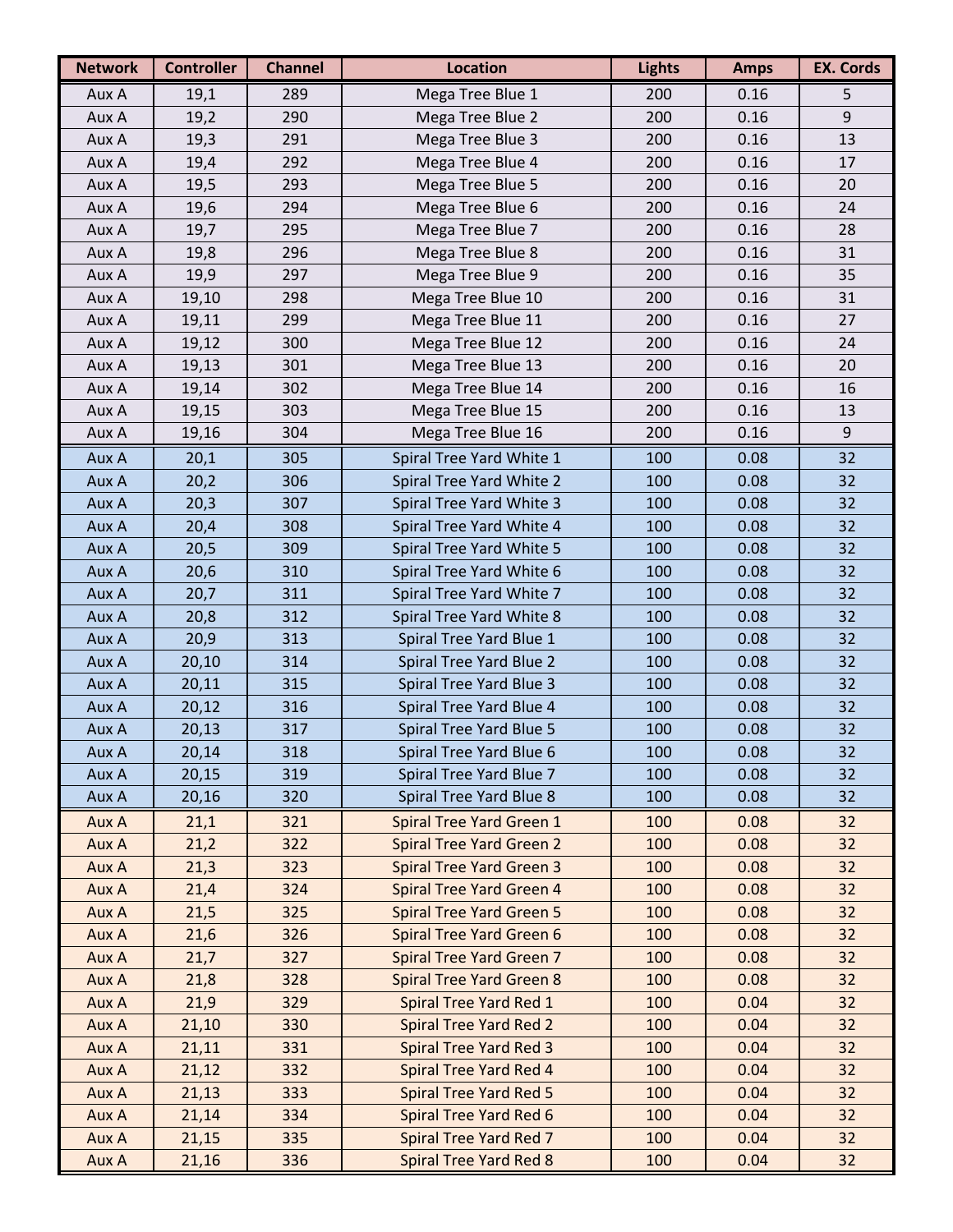| <b>Network</b> | <b>Controller</b> | <b>Channel</b> | <b>Location</b>                  | <b>Lights</b> | <b>Amps</b> | <b>EX. Cords</b> |
|----------------|-------------------|----------------|----------------------------------|---------------|-------------|------------------|
| Regular        | 22,1              | 337            | Spiral Tree House White 1        | 150           | 0.12        | 37               |
| Regular        | 22,2              | 338            | Spiral Tree House White 2        | 150           | 0.12        | 37               |
| Regular        | 22,3              | 339            | Spiral Tree House White 3        | 150           | 0.12        | 37               |
| Regular        | 22,4              | 340            | Spiral Tree House White 4        | 150           | 0.12        | 37               |
| Regular        | 22,5              | 341            | Spiral Tree House White 5        | 150           | 0.12        | 37               |
| Regular        | 22,6              | 342            | Spiral Tree House White 6        | 150           | 0.12        | 37               |
| Regular        | 22,7              | 343            | Spiral Tree House White 7        | 150           | 0.12        | 37               |
| Regular        | 22,8              | 344            | Spiral Tree House White 8        | 150           | 0.12        | 37               |
| Regular        | 22,9              | 345            | Spiral Tree House Blue 1         | 150           | 0.12        | 37               |
| Regular        | 22,10             | 346            | Spiral Tree House Blue 2         | 150           | 0.12        | 37               |
| Regular        | 22,11             | 347            | Spiral Tree House Blue 3         | 150           | 0.12        | 37               |
| Regular        | 22,12             | 348            | Spiral Tree House Blue 4         | 150           | 0.12        | 37               |
| Regular        | 22,13             | 349            | <b>Spiral Tree House Blue 5</b>  | 150           | 0.12        | 37               |
| Regular        | 22,14             | 350            | Spiral Tree House Blue 6         | 150           | 0.12        | 37               |
| Regular        | 22,15             | 351            | Spiral Tree House Blue 7         | 150           | 0.12        | 37               |
| Regular        | 22,16             | 352            | Spiral Tree House Blue 8         | 150           | 0.12        | 37               |
| Regular        | 23,1              | 353            | Spiral Tree House Green 1        | 150           | 0.12        | 37               |
| Regular        | 23,2              | 354            | <b>Spiral Tree House Green 2</b> | 150           | 0.12        | 37               |
| Regular        | 23,3              | 355            | Spiral Tree House Green 3        | 150           | 0.12        | 37               |
| Regular        | 23,4              | 356            | Spiral Tree House Green 4        | 150           | 0.12        | 37               |
| Regular        | 23,5              | 357            | Spiral Tree House Green 5        | 150           | 0.12        | 37               |
| Regular        | 23,6              | 358            | Spiral Tree House Green 6        | 150           | 0.12        | 37               |
| Regular        | 23,7              | 359            | Spiral Tree House Green 7        | 150           | 0.12        | 37               |
| Regular        | 23,8              | 360            | Spiral Tree House Green 8        | 150           | 0.12        | 37               |
| Regular        | 23,9              | 361            | Spiral Tree House Red 1          | 150           | 0.06        | 37               |
| Regular        | 23,10             | 362            | Spiral Tree House Red 2          | 150           | 0.06        | 37               |
| Regular        | 23,11             | 363            | Spiral Tree House Red 3          | 150           | 0.06        | 37               |
| Regular        | 23,12             | 364            | Spiral Tree House Red 4          | 150           | 0.06        | 37               |
| Regular        | 23,13             | 365            | Spiral Tree House Red 5          | 150           | 0.06        | 37               |
| Regular        | 23,14             | 366            | Spiral Tree House Red 6          | 150           | 0.06        | 37               |
| Regular        | 23,15             | 367            | Spiral Tree House Red 7          | 150           | 0.06        | 37               |
| Regular        | 23,16             | 368            | Spiral Tree House Red 8          | 150           | 0.06        | 37               |
| Regular        | 24,1              | 369            | Spiral Tree Back White 1         | 100           | 0.08        | 27               |
| Regular        | 24,2              | 370            | Spiral Tree Back White 2         | 100           | 0.08        | 27               |
| Regular        | 24,3              | 371            | Spiral Tree Back White 3         | 100           | 0.08        | 27               |
| Regular        | 24,4              | 372            | Spiral Tree Back White 4         | 100           | 0.08        | 27               |
| Regular        | 24,5              | 373            | Spiral Tree Back White 5         | 100           | 0.08        | 27               |
| Regular        | 24,6              | 374            | Spiral Tree Back White 6         | 100           | 0.08        | 27               |
| Regular        | 24,7              | 375            | Spiral Tree Back White 7         | 100           | 0.08        | 27               |
| Regular        | 24,8              | 376            | Spiral Tree Back White 8         | 100           | 0.08        | 27               |
| Regular        | 24,9              | 377            | Spiral Tree Back Blue 1          | 100           | 0.08        | 27               |
| Regular        | 24,10             | 378            | Spiral Tree Back Blue 2          | 100           | 0.08        | 27               |
| Regular        | 24,11             | 379            | Spiral Tree Back Blue 3          | 100           | 0.08        | 27               |
| Regular        | 24,12             | 380            | Spiral Tree Back Blue 4          | 100           | 0.08        | 27               |
| Regular        | 24,13             | 381            | Spiral Tree Back Blue 5          | 100           | 0.08        | 27               |
| Regular        | 24,14             | 382            | Spiral Tree Back Blue 6          | 100           | 0.08        | 27               |
| Regular        | 24,15             | 383            | Spiral Tree Back Blue 7          | 100           | 0.08        | 27               |
| Regular        | 24,16             | 384            | Spiral Tree Back Blue 8          | 100           | 0.08        | 27               |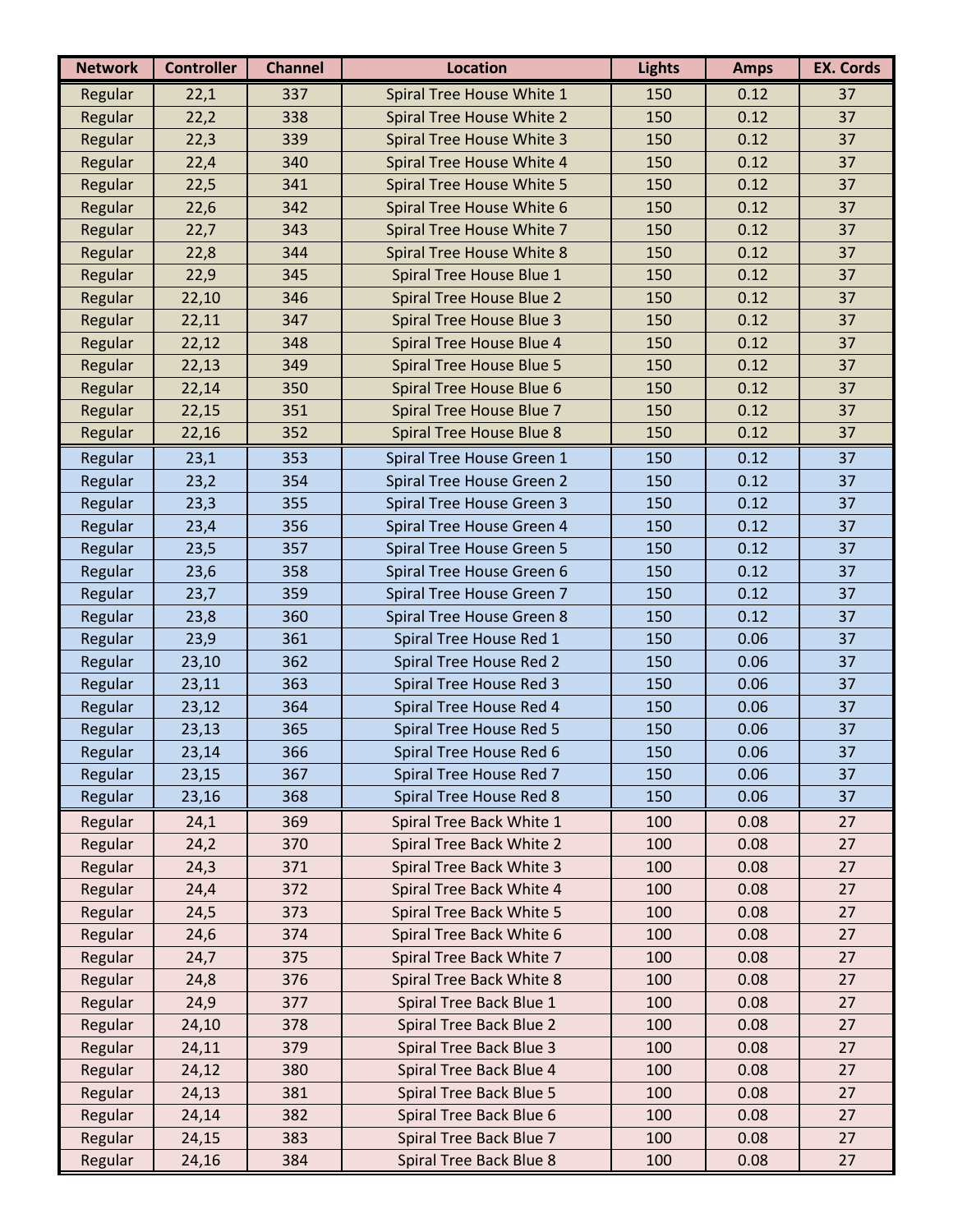| <b>Network</b> | <b>Controller</b> | <b>Channel</b> | <b>Location</b>                  | <b>Lights</b> | <b>Amps</b> | <b>EX. Cords</b> |
|----------------|-------------------|----------------|----------------------------------|---------------|-------------|------------------|
| Regular        | 25,1              | 385            | Spiral Tree Back Green 1         | 100           | 0.08        | 27               |
| Regular        | 25,2              | 386            | Spiral Tree Back Green 2         | 100           | 0.08        | 27               |
| Regular        | 25,3              | 387            | Spiral Tree Back Green 3         | 100           | 0.08        | 27               |
| Regular        | 25,4              | 388            | Spiral Tree Back Green 4         | 100           | 0.08        | 27               |
| Regular        | 25,5              | 389            | Spiral Tree Back Green 5         | 100           | 0.08        | 27               |
| Regular        | 25,6              | 390            | Spiral Tree Back Green 6         | 100           | 0.08        | 27               |
| Regular        | 25,7              | 391            | Spiral Tree Back Green 7         | 100           | 0.08        | 27               |
| Regular        | 25,8              | 392            | Spiral Tree Back Green 8         | 100           | 0.08        | 27               |
| Regular        | 25,9              | 393            | Spiral Tree Back Red 1           | 100           | 0.04        | 27               |
| Regular        | 25,10             | 394            | <b>Spiral Tree Back Red 2</b>    | 100           | 0.04        | 27               |
| Regular        | 25,11             | 395            | <b>Spiral Tree Back Red 3</b>    | 100           | 0.04        | 27               |
| Regular        | 25,12             | 396            | Spiral Tree Back Red 4           | 100           | 0.04        | 27               |
| Regular        | 25,13             | 397            | <b>Spiral Tree Back Red 5</b>    | 100           | 0.04        | 27               |
| Regular        | 25,14             | 398            | Spiral Tree Back Red 6           | 100           | 0.04        | 27               |
| Regular        | 25,15             | 399            | Spiral Tree Back Red 7           | 100           | 0.04        | 27               |
| Regular        | 25,16             | 400            | <b>Spiral Tree Back Red 8</b>    | 100           | 0.04        | 27               |
| Aux A          | 26,1              | 401            | Spiral Tree Roots White 1        | 100           | 0.08        | 11               |
| Aux A          | 26,2              | 402            | Spiral Tree Roots White 2        | 100           | 0.08        | 11               |
| Aux A          | 26,3              | 403            | Spiral Tree Roots White 3        | 100           | 0.08        | 11               |
| Aux A          | 26,4              | 404            | Spiral Tree Roots White 4        | 100           | 0.08        | 11               |
| Aux A          | 26,5              | 405            | Spiral Tree Roots White 5        | 100           | 0.08        | 11               |
| Aux A          | 26,6              | 406            | Spiral Tree Roots White 6        | 100           | 0.08        | 11               |
| Aux A          | 26,7              | 407            | Spiral Tree Roots White 7        | 100           | 0.08        | 11               |
| Aux A          | 26,8              | 408            | Spiral Tree Roots White 8        | 100           | 0.08        | 11               |
| Aux A          | 26,9              | 409            | Spiral Tree Roots Blue 1         | 100           | 0.08        | 11               |
| Aux A          | 26,10             | 410            | Spiral Tree Roots Blue 2         | 100           | 0.08        | 11               |
| Aux A          | 26,11             | 411            | Spiral Tree Roots Blue 3         | 100           | 0.08        | 11               |
| Aux A          | 26,12             | 412            | Spiral Tree Roots Blue 4         | 100           | 0.08        | 11               |
| Aux A          | 26,13             | 413            | Spiral Tree Roots Blue 5         | 100           | 0.08        | 11               |
| Aux A          | 26,14             | 414            | Spiral Tree Roots Blue 6         | 100           | 0.08        | 11               |
| Aux A          | 26,15             | 415            | Spiral Tree Roots Blue 7         | 100           | 0.08        | 11               |
| Aux A          | 26,16             | 416            | Spiral Tree Roots Blue 8         | 100           | 0.08        | 11               |
| Aux A          | 27,1              | 417            | Spiral Tree Roots Green 1        | 100           | 0.08        | 11               |
| Aux A          | 27,2              | 418            | <b>Spiral Tree Roots Green 2</b> | 100           | 0.08        | 11               |
| Aux A          | 27,3              | 419            | <b>Spiral Tree Roots Green 3</b> | 100           | 0.08        | 11               |
| Aux A          | 27,4              | 420            | Spiral Tree Roots Green 4        | 100           | 0.08        | 11               |
| Aux A          | 27,5              | 421            | <b>Spiral Tree Roots Green 5</b> | 100           | 0.08        | 11               |
| Aux A          | 27,6              | 422            | Spiral Tree Roots Green 6        | 100           | 0.08        | 11               |
| Aux A          | 27,7              | 423            | <b>Spiral Tree Roots Green 7</b> | 100           | 0.08        | 11               |
| Aux A          | 27,8              | 424            | <b>Spiral Tree Roots Green 8</b> | 100           | 0.08        | 11               |
| Aux A          | 27,9              | 425            | Spiral Tree Roots Red 1          | 100           | 0.04        | 11               |
| Aux A          | 27,10             | 426            | <b>Spiral Tree Roots Red 2</b>   | 100           | 0.04        | 11               |
| Aux A          | 27,11             | 427            | <b>Spiral Tree Roots Red 3</b>   | 100           | 0.04        | 11               |
| Aux A          | 27,12             | 428            | <b>Spiral Tree Roots Red 4</b>   | 100           | 0.04        | 11               |
| Aux A          | 27,13             | 429            | <b>Spiral Tree Roots Red 5</b>   | 100           | 0.04        | 11               |
| Aux A          | 27,14             | 430            | Spiral Tree Roots Red 6          | 100           | 0.04        | 11               |
| Aux A          | 27,15             | 431            | <b>Spiral Tree Roots Red 7</b>   | 100           | 0.04        | 11               |
| Aux A          | 27,16             | 432            | <b>Spiral Tree Roots Red 8</b>   | 100           | 0.04        | 11               |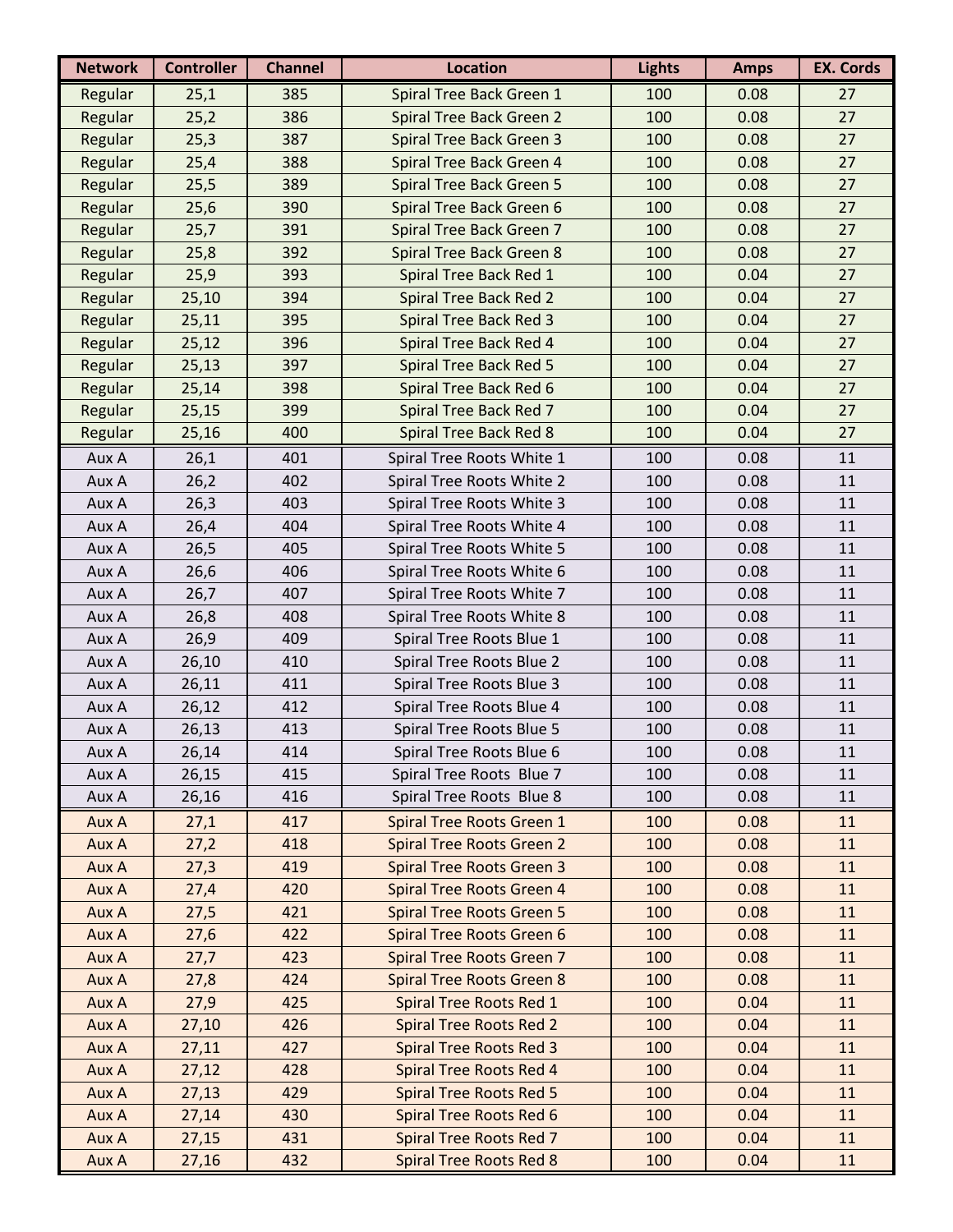| <b>Network</b> | <b>Controller</b> | <b>Channel</b> | <b>Location</b>                | <b>Lights</b> | <b>Amps</b> | <b>EX. Cords</b>        |
|----------------|-------------------|----------------|--------------------------------|---------------|-------------|-------------------------|
| Aux A          | 28,1              | 433            | Net Light Tree Carport White 1 | 350           | 0.28        | $\overline{2}$          |
| Aux A          | 28,2              | 434            | Net Light Tree Carport White 2 | 350           | 0.28        | $\sqrt{4}$              |
| Aux A          | 28,3              | 435            | Net Light Tree Carport White 3 | 350           | 0.28        | $\overline{7}$          |
| Aux A          | 28,4              | 436            | Net Light Tree Carport White 4 | 350           | 0.28        | 9                       |
| Aux A          | 28,5              | 437            | Net Light Tree Carport Red 1   | 350           | 0.14        | $\overline{2}$          |
| Aux A          | 28,6              | 438            | Net Light Tree Carport Red 2   | 350           | 0.14        | 4                       |
| Aux A          | 28,7              | 439            | Net Light Tree Carport Red 3   | 350           | 0.14        | $\overline{7}$          |
| Aux A          | 28,8              | 440            | Net Light Tree Carport Red 4   | 350           | 0.14        | 9                       |
| Aux A          | 28,9              | 441            | Net Light Tree Carport Green 1 | 350           | 0.28        | $\overline{2}$          |
| Aux A          | 28,10             | 442            | Net Light Tree Carport Green 2 | 350           | 0.28        | $\overline{4}$          |
| Aux A          | 28,11             | 443            | Net Light Tree Carport Green 3 | 350           | 0.28        | $\overline{7}$          |
| Aux A          | 28,12             | 444            | Net Light Tree Carport Green 4 | 350           | 0.28        | 9                       |
| Aux A          | 28,13             | 445            | Net Light Tree Carport Blue 1  | 350           | 0.28        | $\overline{2}$          |
| Aux A          | 28,14             | 446            | Net Light Tree Carport Blue 2  | 350           | 0.28        | $\sqrt{4}$              |
| Aux A          | 28,15             | 447            | Net Light Tree Carport Blue 3  | 350           | 0.28        | $\overline{7}$          |
| Aux A          | 28,16             | 448            | Net Light Tree Carport Blue 4  | 350           | 0.28        | 9                       |
| Regular        | 29,1              | 449            | Net Light Tree Back White 1    | 350           | 0.28        | $\overline{9}$          |
| Regular        | 29,2              | 450            | Net Light Tree Back White 2    | 350           | 0.28        | $\overline{7}$          |
| Regular        | 29,3              | 451            | Net Light Tree Back White 3    | 350           | 0.28        | 5                       |
| Regular        | 29,4              | 452            | Net Light Tree Back White 4    | 350           | 0.28        | 3                       |
| Regular        | 29,5              | 453            | Net Light Tree Back Red 1      | 350           | 0.14        | 9                       |
| Regular        | 29,6              | 454            | Net Light Tree Back Red 2      | 350           | 0.14        | $\overline{7}$          |
| Regular        | 29,7              | 455            | Net Light Tree Back Red 3      | 350           | 0.14        | 5                       |
| Regular        | 29,8              | 456            | Net Light Tree Back Red 4      | 350           | 0.14        | 3                       |
| Regular        | 29,9              | 457            | Net Light Tree Back Green 1    | 350           | 0.28        | $\boldsymbol{9}$        |
| Regular        | 29,10             | 458            | Net Light Tree Back Green 2    | 350           | 0.28        | $\overline{7}$          |
| Regular        | 29,11             | 459            | Net Light Tree Back Green 3    | 350           | 0.28        | 5                       |
| Regular        | 29,12             | 460            | Net Light Tree Back Green 4    | 350           | 0.28        | 3                       |
| Regular        | 29,13             | 461            | Net Light Tree Back Blue 1     | 350           | 0.28        | 9                       |
| Regular        | 29,14             | 462            | Net Light Tree Back Blue 2     | 350           | 0.28        | $\overline{7}$          |
| Regular        | 29,15             | 463            | Net Light Tree Back Blue 3     | 350           | 0.28        | 5                       |
| Regular        | 29,16             | 464            | Net Light Tree Back Blue 4     | 350           | 0.28        | $\overline{\mathbf{3}}$ |
| Aux A          | 30,1              | 465            | Net Light Tree Roots White 1   | 350           | 0.28        | 16                      |
| Aux A          | 30,2              | 466            | Net Light Tree Roots White 2   | 350           | 0.28        | 17                      |
| Aux A          | 30,3              | 467            | Net Light Tree Roots White 3   | 350           | 0.28        | 10                      |
| Aux A          | 30,4              | 468            | Net Light Tree Roots White 4   | 350           | 0.28        | 14                      |
| Aux A          | 30,5              | 469            | Net Light Tree Roots Red 1     | 350           | 0.14        | 16                      |
| Aux A          | 30,6              | 470            | Net Light Tree Roots Red 2     | 350           | 0.14        | 17                      |
| Aux A          | 30,7              | 471            | Net Light Tree Roots Red 3     | 350           | 0.14        | 10                      |
| Aux A          | 30,8              | 472            | Net Light Tree Roots Red 4     | 350           | 0.14        | 14                      |
| Aux A          | 30,9              | 473            | Net Light Tree Roots Green 1   | 350           | 0.28        | 16                      |
| Aux A          | 30,10             | 474            | Net Light Tree Roots Green 2   | 350           | 0.28        | 17                      |
| Aux A          | 30,11             | 475            | Net Light Tree Roots Green 3   | 350           | 0.28        | 10                      |
| Aux A          | 30,12             | 476            | Net Light Tree Roots Green 4   | 350           | 0.28        | 14                      |
| Aux A          | 30,13             | 477            | Net Light Tree Roots Blue 1    | 350           | 0.28        | 16                      |
| Aux A          | 30,14             | 478            | Net Light Tree Roots Blue 2    | 350           | 0.28        | 17                      |
| Aux A          | 30,15             | 479            | Net Light Tree Roots Blue 3    | 350           | 0.28        | 10                      |
| Aux A          | 30,16             | 480            | Net Light Tree Roots Blue 4    | 350           | 0.28        | 14                      |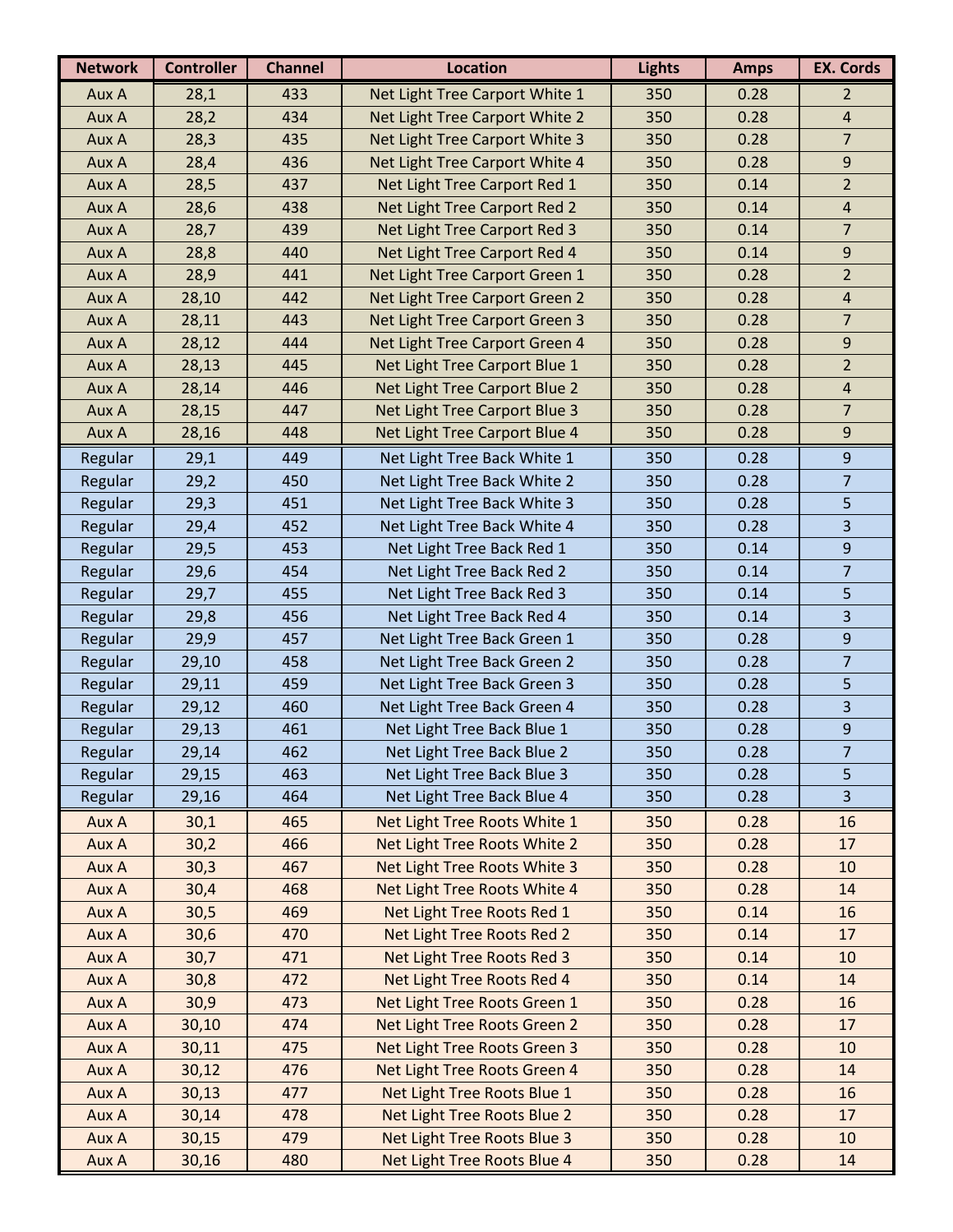| <b>Network</b> | <b>Controller</b> | <b>Channel</b> | <b>Location</b>               | <b>Lights</b> | <b>Amps</b> | <b>EX. Cords</b> |
|----------------|-------------------|----------------|-------------------------------|---------------|-------------|------------------|
| Regular        | 31,1              | 481            | Candy Cane 1                  | 20            | 0.08        | 31               |
| Regular        | 31,2              | 482            | Candy Cane 2                  | 20            | 0.08        | 29               |
| Regular        | 31,3              | 483            | Candy Cane 3                  | 20            | 0.08        | 28               |
| Regular        | 31,4              | 484            | Candy Cane 4                  | 20            | 0.08        | 27               |
| Regular        | 31,5              | 485            | Candy Cane 5                  | 20            | 0.08        | 26               |
| Regular        | 31,6              | 486            | Candy Cane 6                  | 20            | 0.08        | 24               |
| Regular        | 31,7              | 487            | Candy Cane 7                  | 20            | 0.08        | 22               |
| Regular        | 31,8              | 488            | <b>Candy Cane 8</b>           | 20            | 0.08        | 21               |
| Regular        | 31,9              | 489            | Candy Cane 9                  | 20            | 0.08        | 20               |
| Regular        | 31,10             | 490            | Candy Cane 10                 | 20            | 0.08        | 9                |
| Regular        | 31,11             | 491            | Candy Cane 11                 | 20            | 0.08        | $\overline{7}$   |
| Regular        | 31,12             | 492            | Candy Cane 12                 | 20            | 0.08        | 6                |
| Regular        | 31,13             | 493            | Candy Cane 13                 | 20            | 0.08        | 5                |
| Regular        | 31,14             | 494            | Candy Cane 14                 | 20            | 0.08        | 3                |
| Regular        | 31,15             | 495            | Candy Cane 15                 | 20            | 0.08        | $\mathbf{1}$     |
| Regular        | 31,16             | 496            | <b>Back Door Wreath</b>       | 100           | 0.08        | 24               |
| Regular        | 32,1              | 497            | <b>Stake Candy Cane Right</b> | 17            | 0.136       | 20               |
| Regular        | 32,2              | 498            | <b>Stake Candy Cane Left</b>  | 13            | 0.104       | $\overline{0}$   |
| Regular        | 32,3              | 499            | <b>Rock Right</b>             | 1125          | 0.6         | 10               |
| Regular        | 32,4              | 500            | <b>Rock Left</b>              | 825           | 0.4         | 31               |
| Regular        | 32,5              | 501            | Mini Tree 1                   | 300           | 0.24        | 16               |
| Regular        | 32,6              | 502            | Mini Tree 2                   | 300           | 0.24        | 21               |
| Regular        | 32,7              | 503            | Mini Tree 3                   | 300           | 0.24        | 16               |
| Regular        | 32,8              | 504            | Mini Tree 4                   | 300           | 0.24        | 23               |
| Regular        | 32,9              | 505            | Mini Tree 5                   | 300           | 0.24        | 22               |
| Regular        | 32,10             | 506            | Presents                      | 180           | 0.2         | 24               |
| Regular        | 32,11             | 507            | <b>Deer Motors</b>            | 60            | 0.24        | 96               |
| Regular        | 32,12             | 508            | <b>Back Decorations 1</b>     | 2662          | 3.199       | 134              |
| Regular        | 32,13             | 509            | <b>Back Decorations 2</b>     | 3400          | 3.84        | 214              |
| Regular        | 32,14             | 510            | Stake Walk Left Front         | 93            | 0.744       | 72               |
| Regular        | 32,15             | 511            | <b>Stake Walk Left Middle</b> | 104           | 0.832       | 31               |
| Regular        | 32,16             | 512            | <b>Stake Walk Left Back</b>   | 86            | 0.688       | 11               |
| Regular        | 33,1              | 513            | <b>Window Candles</b>         | 15            | 0.624       | 135              |
| Regular        | 33,2              | 514            | <b>Inside Christmas Tree</b>  | 610           | 0.31        | 40               |
| Regular        | 33,3              | 515            | House Edge Right              | 31            | 0.248       | 37               |
| Regular        | 33,4              | 516            | House Edge Front              | 51            | 0.408       | 42               |
| Regular        | 33,5              | 517            | Carport Edge Right            | 21            | 0.168       | 42               |
| Regular        | 33,6              | 518            | Carport Edge Front            | 14            | 0.112       | 62               |
| Regular        | 33,7              | 519            | Carport Edge Left             | 21            | 0.168       | 47               |
| Regular        | 33,8              | 520            | House Edge Left               | 38            | 0.304       | 30               |
| Regular        | 33,9              | 521            | House Edge Back               | 84            | 0.672       | 37               |
| Regular        | 33,10             | 522            | House Roof Right              | 92            | 0.736       | 30               |
| Regular        | 33,11             | 523            | <b>House Roof Top</b>         | 65            | 0.52        | 22               |
| Regular        | 33,12             | 524            | House Roof Left               | 129           | 1.032       | 23               |
| Regular        | 33,13             | 525            | Icicle Lights Front           | 100           | 0.054       | 38               |
| Regular        | 33,14             | 526            | Icicle Lights Side            | 300           | 0.162       | 31               |
| Regular        | 33,15             | 527            | <b>Icicle Lights Back</b>     | 100           | 0.054       | 44               |
| Regular        | 33,16             | 528            | Snow Machine                  | $\mathbf 0$   | 8.9         | 12               |
|                |                   |                |                               |               |             |                  |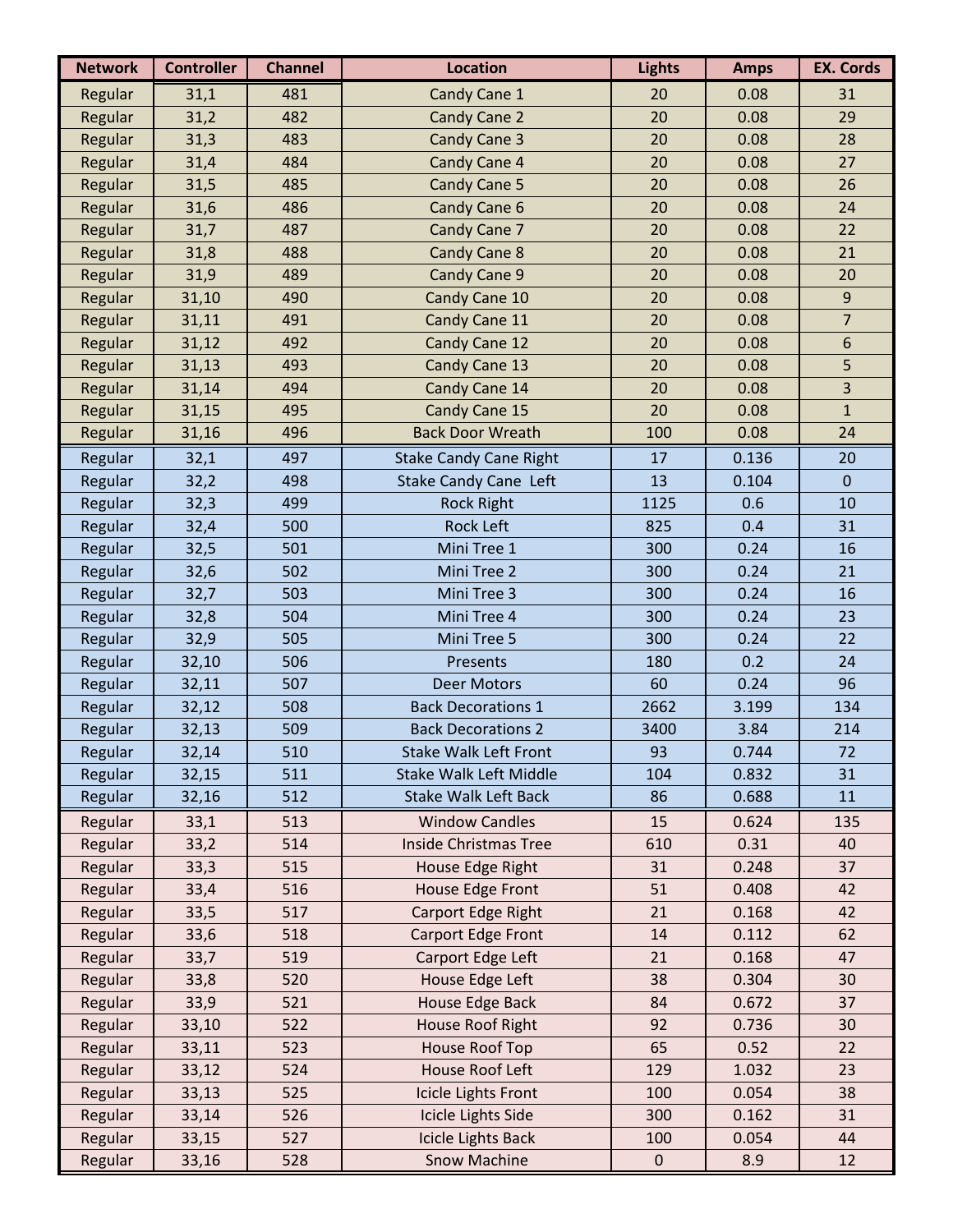| House Roof Star White 1<br>529<br>200<br>Regular<br>34,1<br>0.16<br>25<br>530<br>House Roof Star White 2<br>200<br>20<br>Regular<br>34,2<br>0.16<br>Regular<br>531<br><b>House Roof Star White 3</b><br>200<br>0.16<br>34,3<br>19<br>532<br>House Roof Star White 4<br>Regular<br>200<br>0.16<br>20<br>34,4<br>Regular<br>533<br>House Roof Star Red 1<br>200<br>0.08<br>25<br>34,5<br>Regular<br>534<br><b>House Roof Star Red 2</b><br>200<br>0.08<br>20<br>34,6<br>535<br>Regular<br><b>House Roof Star Red 3</b><br>200<br>0.08<br>19<br>34,7<br>536<br>House Roof Star Red 4<br>Regular<br>200<br>0.08<br>20<br>34,8<br>537<br>House Roof Star Green 1<br>25<br>Regular<br>34,9<br>200<br>0.16<br>Regular<br>538<br><b>House Roof Star Green 2</b><br>200<br>0.16<br>20<br>34,10<br>539<br>Regular<br><b>House Roof Star Green 3</b><br>200<br>0.16<br>19<br>34,11<br>Regular<br>540<br>House Roof Star Green 4<br>200<br>0.16<br>20<br>34,12<br>Regular<br>541<br>House Roof Star Blue 1<br>200<br>0.16<br>25<br>34,13<br>542<br>House Roof Star Blue 2<br>200<br>0.16<br>20<br>Regular<br>34,14<br>Regular<br>543<br><b>House Roof Star Blue 3</b><br>200<br>0.16<br>34,15<br>19<br>544<br><b>House Roof Star Blue 4</b><br>Regular<br>200<br>0.16<br>20<br>34,16<br>Mega Spiral Tree Bed White 1<br>0.12<br>Regular<br>35,1<br>545<br>150<br>8<br>0.12<br>Regular<br>35,2<br>546<br>Mega Spiral Tree Bed White 2<br>150<br>8<br>$\,8\,$<br>Regular<br>547<br>Mega Spiral Tree Bed White 3<br>150<br>0.12<br>35,3<br>548<br>0.12<br>8<br>Regular<br>35,4<br>Mega Spiral Tree Bed White 4<br>150<br>8<br>Regular<br>549<br>Mega Spiral Tree Bed White 5<br>0.12<br>35,5<br>150<br>550<br>Mega Spiral Tree Bed White 6<br>150<br>0.12<br>$\,8\,$<br>Regular<br>35,6<br>$\,8\,$<br>551<br>0.12<br>Regular<br>35,7<br>Mega Spiral Tree Bed White 7<br>150<br>$\,8\,$<br>Regular<br>552<br>35,8<br>Mega Spiral Tree Bed White 8<br>150<br>0.12<br>35,9<br>553<br>0.12<br>8<br>Regular<br>Mega Spiral Tree Bed Blue 1<br>150<br>8<br>Regular<br>554<br>Mega Spiral Tree Bed Blue 2<br>35,10<br>150<br>0.12<br>Regular<br>555<br>Mega Spiral Tree Bed Blue 3<br>0.12<br>8<br>35,11<br>150<br>$\,8\,$<br>Regular<br>556<br>Mega Spiral Tree Bed Blue 4<br>150<br>0.12<br>35,12<br>$\,8\,$<br>Regular<br>557<br>Mega Spiral Tree Bed Blue 5<br>150<br>0.12<br>35,13<br>558<br>35,14<br>8<br>150<br>0.12<br>Regular<br>Mega Spiral Tree Bed Blue 6<br>8<br>559<br>Mega Spiral Tree Bed Blue 7<br>150<br>0.12<br>Regular<br>35,15<br>560<br>0.12<br>8<br>Regular<br>35,16<br>Mega Spiral Tree Bed Blue 8<br>150<br>Regular<br>36,1<br>561<br>Mega Spiral Tree Bed Green 1<br>0.12<br>8<br>150<br>562<br>Mega Spiral Tree Bed Green 2<br>150<br>0.12<br>Regular<br>36,2<br>8<br>563<br>Mega Spiral Tree Bed Green 3<br>$\boldsymbol{8}$<br>Regular<br>36,3<br>150<br>0.12<br>564<br>Mega Spiral Tree Bed Green 4<br>0.12<br>$\boldsymbol{8}$<br>Regular<br>36,4<br>150<br>$\boldsymbol{8}$<br>Regular<br>36,5<br>565<br>Mega Spiral Tree Bed Green 5<br>150<br>0.12<br>566<br>0.12<br>Regular<br>36,6<br>Mega Spiral Tree Bed Green 6<br>150<br>8<br>Mega Spiral Tree Bed Green 7<br>$\boldsymbol{8}$<br>Regular<br>36,7<br>567<br>150<br>0.12<br>Mega Spiral Tree Bed Green 8<br>Regular<br>568<br>150<br>0.12<br>$\boldsymbol{8}$<br>36,8<br>569<br>Regular<br>36,9<br>Mega Spiral Tree Bed Red 1<br>150<br>0.06<br>8<br>0.06<br>$\boldsymbol{8}$<br>Regular<br>36,10<br>570<br>Mega Spiral Tree Bed Red 2<br>150<br>Mega Spiral Tree Bed Red 3<br>0.06<br>Regular<br>571<br>150<br>8<br>36,11<br>Mega Spiral Tree Bed Red 4<br>0.06<br>8<br>Regular<br>36,12<br>572<br>150<br>Regular<br>573<br>Mega Spiral Tree Bed Red 5<br>150<br>0.06<br>8<br>36,13<br>Regular<br>Mega Spiral Tree Bed Red 6<br>0.06<br>$\boldsymbol{8}$<br>36,14<br>574<br>150<br>Regular<br>Mega Spiral Tree Bed Red 7<br>0.06<br>$\boldsymbol{8}$<br>36,15<br>575<br>150<br>576<br>Mega Spiral Tree Bed Red 8<br>0.06<br>Regular<br>36,16<br>150<br>8 | <b>Network</b> | <b>Controller</b> | <b>Channel</b> | <b>Location</b> | <b>Lights</b> | <b>Amps</b> | <b>EX. Cords</b> |
|----------------------------------------------------------------------------------------------------------------------------------------------------------------------------------------------------------------------------------------------------------------------------------------------------------------------------------------------------------------------------------------------------------------------------------------------------------------------------------------------------------------------------------------------------------------------------------------------------------------------------------------------------------------------------------------------------------------------------------------------------------------------------------------------------------------------------------------------------------------------------------------------------------------------------------------------------------------------------------------------------------------------------------------------------------------------------------------------------------------------------------------------------------------------------------------------------------------------------------------------------------------------------------------------------------------------------------------------------------------------------------------------------------------------------------------------------------------------------------------------------------------------------------------------------------------------------------------------------------------------------------------------------------------------------------------------------------------------------------------------------------------------------------------------------------------------------------------------------------------------------------------------------------------------------------------------------------------------------------------------------------------------------------------------------------------------------------------------------------------------------------------------------------------------------------------------------------------------------------------------------------------------------------------------------------------------------------------------------------------------------------------------------------------------------------------------------------------------------------------------------------------------------------------------------------------------------------------------------------------------------------------------------------------------------------------------------------------------------------------------------------------------------------------------------------------------------------------------------------------------------------------------------------------------------------------------------------------------------------------------------------------------------------------------------------------------------------------------------------------------------------------------------------------------------------------------------------------------------------------------------------------------------------------------------------------------------------------------------------------------------------------------------------------------------------------------------------------------------------------------------------------------------------------------------------------------------------------------------------------------------------------------------------------------------------------------------------------------------------------------------------------------------------------------------------------------------------------------------------------------------------------------------------------------------------------------------------------------------------------------------------------------------|----------------|-------------------|----------------|-----------------|---------------|-------------|------------------|
|                                                                                                                                                                                                                                                                                                                                                                                                                                                                                                                                                                                                                                                                                                                                                                                                                                                                                                                                                                                                                                                                                                                                                                                                                                                                                                                                                                                                                                                                                                                                                                                                                                                                                                                                                                                                                                                                                                                                                                                                                                                                                                                                                                                                                                                                                                                                                                                                                                                                                                                                                                                                                                                                                                                                                                                                                                                                                                                                                                                                                                                                                                                                                                                                                                                                                                                                                                                                                                                                                                                                                                                                                                                                                                                                                                                                                                                                                                                                                                                                                            |                |                   |                |                 |               |             |                  |
|                                                                                                                                                                                                                                                                                                                                                                                                                                                                                                                                                                                                                                                                                                                                                                                                                                                                                                                                                                                                                                                                                                                                                                                                                                                                                                                                                                                                                                                                                                                                                                                                                                                                                                                                                                                                                                                                                                                                                                                                                                                                                                                                                                                                                                                                                                                                                                                                                                                                                                                                                                                                                                                                                                                                                                                                                                                                                                                                                                                                                                                                                                                                                                                                                                                                                                                                                                                                                                                                                                                                                                                                                                                                                                                                                                                                                                                                                                                                                                                                                            |                |                   |                |                 |               |             |                  |
|                                                                                                                                                                                                                                                                                                                                                                                                                                                                                                                                                                                                                                                                                                                                                                                                                                                                                                                                                                                                                                                                                                                                                                                                                                                                                                                                                                                                                                                                                                                                                                                                                                                                                                                                                                                                                                                                                                                                                                                                                                                                                                                                                                                                                                                                                                                                                                                                                                                                                                                                                                                                                                                                                                                                                                                                                                                                                                                                                                                                                                                                                                                                                                                                                                                                                                                                                                                                                                                                                                                                                                                                                                                                                                                                                                                                                                                                                                                                                                                                                            |                |                   |                |                 |               |             |                  |
|                                                                                                                                                                                                                                                                                                                                                                                                                                                                                                                                                                                                                                                                                                                                                                                                                                                                                                                                                                                                                                                                                                                                                                                                                                                                                                                                                                                                                                                                                                                                                                                                                                                                                                                                                                                                                                                                                                                                                                                                                                                                                                                                                                                                                                                                                                                                                                                                                                                                                                                                                                                                                                                                                                                                                                                                                                                                                                                                                                                                                                                                                                                                                                                                                                                                                                                                                                                                                                                                                                                                                                                                                                                                                                                                                                                                                                                                                                                                                                                                                            |                |                   |                |                 |               |             |                  |
|                                                                                                                                                                                                                                                                                                                                                                                                                                                                                                                                                                                                                                                                                                                                                                                                                                                                                                                                                                                                                                                                                                                                                                                                                                                                                                                                                                                                                                                                                                                                                                                                                                                                                                                                                                                                                                                                                                                                                                                                                                                                                                                                                                                                                                                                                                                                                                                                                                                                                                                                                                                                                                                                                                                                                                                                                                                                                                                                                                                                                                                                                                                                                                                                                                                                                                                                                                                                                                                                                                                                                                                                                                                                                                                                                                                                                                                                                                                                                                                                                            |                |                   |                |                 |               |             |                  |
|                                                                                                                                                                                                                                                                                                                                                                                                                                                                                                                                                                                                                                                                                                                                                                                                                                                                                                                                                                                                                                                                                                                                                                                                                                                                                                                                                                                                                                                                                                                                                                                                                                                                                                                                                                                                                                                                                                                                                                                                                                                                                                                                                                                                                                                                                                                                                                                                                                                                                                                                                                                                                                                                                                                                                                                                                                                                                                                                                                                                                                                                                                                                                                                                                                                                                                                                                                                                                                                                                                                                                                                                                                                                                                                                                                                                                                                                                                                                                                                                                            |                |                   |                |                 |               |             |                  |
|                                                                                                                                                                                                                                                                                                                                                                                                                                                                                                                                                                                                                                                                                                                                                                                                                                                                                                                                                                                                                                                                                                                                                                                                                                                                                                                                                                                                                                                                                                                                                                                                                                                                                                                                                                                                                                                                                                                                                                                                                                                                                                                                                                                                                                                                                                                                                                                                                                                                                                                                                                                                                                                                                                                                                                                                                                                                                                                                                                                                                                                                                                                                                                                                                                                                                                                                                                                                                                                                                                                                                                                                                                                                                                                                                                                                                                                                                                                                                                                                                            |                |                   |                |                 |               |             |                  |
|                                                                                                                                                                                                                                                                                                                                                                                                                                                                                                                                                                                                                                                                                                                                                                                                                                                                                                                                                                                                                                                                                                                                                                                                                                                                                                                                                                                                                                                                                                                                                                                                                                                                                                                                                                                                                                                                                                                                                                                                                                                                                                                                                                                                                                                                                                                                                                                                                                                                                                                                                                                                                                                                                                                                                                                                                                                                                                                                                                                                                                                                                                                                                                                                                                                                                                                                                                                                                                                                                                                                                                                                                                                                                                                                                                                                                                                                                                                                                                                                                            |                |                   |                |                 |               |             |                  |
|                                                                                                                                                                                                                                                                                                                                                                                                                                                                                                                                                                                                                                                                                                                                                                                                                                                                                                                                                                                                                                                                                                                                                                                                                                                                                                                                                                                                                                                                                                                                                                                                                                                                                                                                                                                                                                                                                                                                                                                                                                                                                                                                                                                                                                                                                                                                                                                                                                                                                                                                                                                                                                                                                                                                                                                                                                                                                                                                                                                                                                                                                                                                                                                                                                                                                                                                                                                                                                                                                                                                                                                                                                                                                                                                                                                                                                                                                                                                                                                                                            |                |                   |                |                 |               |             |                  |
|                                                                                                                                                                                                                                                                                                                                                                                                                                                                                                                                                                                                                                                                                                                                                                                                                                                                                                                                                                                                                                                                                                                                                                                                                                                                                                                                                                                                                                                                                                                                                                                                                                                                                                                                                                                                                                                                                                                                                                                                                                                                                                                                                                                                                                                                                                                                                                                                                                                                                                                                                                                                                                                                                                                                                                                                                                                                                                                                                                                                                                                                                                                                                                                                                                                                                                                                                                                                                                                                                                                                                                                                                                                                                                                                                                                                                                                                                                                                                                                                                            |                |                   |                |                 |               |             |                  |
|                                                                                                                                                                                                                                                                                                                                                                                                                                                                                                                                                                                                                                                                                                                                                                                                                                                                                                                                                                                                                                                                                                                                                                                                                                                                                                                                                                                                                                                                                                                                                                                                                                                                                                                                                                                                                                                                                                                                                                                                                                                                                                                                                                                                                                                                                                                                                                                                                                                                                                                                                                                                                                                                                                                                                                                                                                                                                                                                                                                                                                                                                                                                                                                                                                                                                                                                                                                                                                                                                                                                                                                                                                                                                                                                                                                                                                                                                                                                                                                                                            |                |                   |                |                 |               |             |                  |
|                                                                                                                                                                                                                                                                                                                                                                                                                                                                                                                                                                                                                                                                                                                                                                                                                                                                                                                                                                                                                                                                                                                                                                                                                                                                                                                                                                                                                                                                                                                                                                                                                                                                                                                                                                                                                                                                                                                                                                                                                                                                                                                                                                                                                                                                                                                                                                                                                                                                                                                                                                                                                                                                                                                                                                                                                                                                                                                                                                                                                                                                                                                                                                                                                                                                                                                                                                                                                                                                                                                                                                                                                                                                                                                                                                                                                                                                                                                                                                                                                            |                |                   |                |                 |               |             |                  |
|                                                                                                                                                                                                                                                                                                                                                                                                                                                                                                                                                                                                                                                                                                                                                                                                                                                                                                                                                                                                                                                                                                                                                                                                                                                                                                                                                                                                                                                                                                                                                                                                                                                                                                                                                                                                                                                                                                                                                                                                                                                                                                                                                                                                                                                                                                                                                                                                                                                                                                                                                                                                                                                                                                                                                                                                                                                                                                                                                                                                                                                                                                                                                                                                                                                                                                                                                                                                                                                                                                                                                                                                                                                                                                                                                                                                                                                                                                                                                                                                                            |                |                   |                |                 |               |             |                  |
|                                                                                                                                                                                                                                                                                                                                                                                                                                                                                                                                                                                                                                                                                                                                                                                                                                                                                                                                                                                                                                                                                                                                                                                                                                                                                                                                                                                                                                                                                                                                                                                                                                                                                                                                                                                                                                                                                                                                                                                                                                                                                                                                                                                                                                                                                                                                                                                                                                                                                                                                                                                                                                                                                                                                                                                                                                                                                                                                                                                                                                                                                                                                                                                                                                                                                                                                                                                                                                                                                                                                                                                                                                                                                                                                                                                                                                                                                                                                                                                                                            |                |                   |                |                 |               |             |                  |
|                                                                                                                                                                                                                                                                                                                                                                                                                                                                                                                                                                                                                                                                                                                                                                                                                                                                                                                                                                                                                                                                                                                                                                                                                                                                                                                                                                                                                                                                                                                                                                                                                                                                                                                                                                                                                                                                                                                                                                                                                                                                                                                                                                                                                                                                                                                                                                                                                                                                                                                                                                                                                                                                                                                                                                                                                                                                                                                                                                                                                                                                                                                                                                                                                                                                                                                                                                                                                                                                                                                                                                                                                                                                                                                                                                                                                                                                                                                                                                                                                            |                |                   |                |                 |               |             |                  |
|                                                                                                                                                                                                                                                                                                                                                                                                                                                                                                                                                                                                                                                                                                                                                                                                                                                                                                                                                                                                                                                                                                                                                                                                                                                                                                                                                                                                                                                                                                                                                                                                                                                                                                                                                                                                                                                                                                                                                                                                                                                                                                                                                                                                                                                                                                                                                                                                                                                                                                                                                                                                                                                                                                                                                                                                                                                                                                                                                                                                                                                                                                                                                                                                                                                                                                                                                                                                                                                                                                                                                                                                                                                                                                                                                                                                                                                                                                                                                                                                                            |                |                   |                |                 |               |             |                  |
|                                                                                                                                                                                                                                                                                                                                                                                                                                                                                                                                                                                                                                                                                                                                                                                                                                                                                                                                                                                                                                                                                                                                                                                                                                                                                                                                                                                                                                                                                                                                                                                                                                                                                                                                                                                                                                                                                                                                                                                                                                                                                                                                                                                                                                                                                                                                                                                                                                                                                                                                                                                                                                                                                                                                                                                                                                                                                                                                                                                                                                                                                                                                                                                                                                                                                                                                                                                                                                                                                                                                                                                                                                                                                                                                                                                                                                                                                                                                                                                                                            |                |                   |                |                 |               |             |                  |
|                                                                                                                                                                                                                                                                                                                                                                                                                                                                                                                                                                                                                                                                                                                                                                                                                                                                                                                                                                                                                                                                                                                                                                                                                                                                                                                                                                                                                                                                                                                                                                                                                                                                                                                                                                                                                                                                                                                                                                                                                                                                                                                                                                                                                                                                                                                                                                                                                                                                                                                                                                                                                                                                                                                                                                                                                                                                                                                                                                                                                                                                                                                                                                                                                                                                                                                                                                                                                                                                                                                                                                                                                                                                                                                                                                                                                                                                                                                                                                                                                            |                |                   |                |                 |               |             |                  |
|                                                                                                                                                                                                                                                                                                                                                                                                                                                                                                                                                                                                                                                                                                                                                                                                                                                                                                                                                                                                                                                                                                                                                                                                                                                                                                                                                                                                                                                                                                                                                                                                                                                                                                                                                                                                                                                                                                                                                                                                                                                                                                                                                                                                                                                                                                                                                                                                                                                                                                                                                                                                                                                                                                                                                                                                                                                                                                                                                                                                                                                                                                                                                                                                                                                                                                                                                                                                                                                                                                                                                                                                                                                                                                                                                                                                                                                                                                                                                                                                                            |                |                   |                |                 |               |             |                  |
|                                                                                                                                                                                                                                                                                                                                                                                                                                                                                                                                                                                                                                                                                                                                                                                                                                                                                                                                                                                                                                                                                                                                                                                                                                                                                                                                                                                                                                                                                                                                                                                                                                                                                                                                                                                                                                                                                                                                                                                                                                                                                                                                                                                                                                                                                                                                                                                                                                                                                                                                                                                                                                                                                                                                                                                                                                                                                                                                                                                                                                                                                                                                                                                                                                                                                                                                                                                                                                                                                                                                                                                                                                                                                                                                                                                                                                                                                                                                                                                                                            |                |                   |                |                 |               |             |                  |
|                                                                                                                                                                                                                                                                                                                                                                                                                                                                                                                                                                                                                                                                                                                                                                                                                                                                                                                                                                                                                                                                                                                                                                                                                                                                                                                                                                                                                                                                                                                                                                                                                                                                                                                                                                                                                                                                                                                                                                                                                                                                                                                                                                                                                                                                                                                                                                                                                                                                                                                                                                                                                                                                                                                                                                                                                                                                                                                                                                                                                                                                                                                                                                                                                                                                                                                                                                                                                                                                                                                                                                                                                                                                                                                                                                                                                                                                                                                                                                                                                            |                |                   |                |                 |               |             |                  |
|                                                                                                                                                                                                                                                                                                                                                                                                                                                                                                                                                                                                                                                                                                                                                                                                                                                                                                                                                                                                                                                                                                                                                                                                                                                                                                                                                                                                                                                                                                                                                                                                                                                                                                                                                                                                                                                                                                                                                                                                                                                                                                                                                                                                                                                                                                                                                                                                                                                                                                                                                                                                                                                                                                                                                                                                                                                                                                                                                                                                                                                                                                                                                                                                                                                                                                                                                                                                                                                                                                                                                                                                                                                                                                                                                                                                                                                                                                                                                                                                                            |                |                   |                |                 |               |             |                  |
|                                                                                                                                                                                                                                                                                                                                                                                                                                                                                                                                                                                                                                                                                                                                                                                                                                                                                                                                                                                                                                                                                                                                                                                                                                                                                                                                                                                                                                                                                                                                                                                                                                                                                                                                                                                                                                                                                                                                                                                                                                                                                                                                                                                                                                                                                                                                                                                                                                                                                                                                                                                                                                                                                                                                                                                                                                                                                                                                                                                                                                                                                                                                                                                                                                                                                                                                                                                                                                                                                                                                                                                                                                                                                                                                                                                                                                                                                                                                                                                                                            |                |                   |                |                 |               |             |                  |
|                                                                                                                                                                                                                                                                                                                                                                                                                                                                                                                                                                                                                                                                                                                                                                                                                                                                                                                                                                                                                                                                                                                                                                                                                                                                                                                                                                                                                                                                                                                                                                                                                                                                                                                                                                                                                                                                                                                                                                                                                                                                                                                                                                                                                                                                                                                                                                                                                                                                                                                                                                                                                                                                                                                                                                                                                                                                                                                                                                                                                                                                                                                                                                                                                                                                                                                                                                                                                                                                                                                                                                                                                                                                                                                                                                                                                                                                                                                                                                                                                            |                |                   |                |                 |               |             |                  |
|                                                                                                                                                                                                                                                                                                                                                                                                                                                                                                                                                                                                                                                                                                                                                                                                                                                                                                                                                                                                                                                                                                                                                                                                                                                                                                                                                                                                                                                                                                                                                                                                                                                                                                                                                                                                                                                                                                                                                                                                                                                                                                                                                                                                                                                                                                                                                                                                                                                                                                                                                                                                                                                                                                                                                                                                                                                                                                                                                                                                                                                                                                                                                                                                                                                                                                                                                                                                                                                                                                                                                                                                                                                                                                                                                                                                                                                                                                                                                                                                                            |                |                   |                |                 |               |             |                  |
|                                                                                                                                                                                                                                                                                                                                                                                                                                                                                                                                                                                                                                                                                                                                                                                                                                                                                                                                                                                                                                                                                                                                                                                                                                                                                                                                                                                                                                                                                                                                                                                                                                                                                                                                                                                                                                                                                                                                                                                                                                                                                                                                                                                                                                                                                                                                                                                                                                                                                                                                                                                                                                                                                                                                                                                                                                                                                                                                                                                                                                                                                                                                                                                                                                                                                                                                                                                                                                                                                                                                                                                                                                                                                                                                                                                                                                                                                                                                                                                                                            |                |                   |                |                 |               |             |                  |
|                                                                                                                                                                                                                                                                                                                                                                                                                                                                                                                                                                                                                                                                                                                                                                                                                                                                                                                                                                                                                                                                                                                                                                                                                                                                                                                                                                                                                                                                                                                                                                                                                                                                                                                                                                                                                                                                                                                                                                                                                                                                                                                                                                                                                                                                                                                                                                                                                                                                                                                                                                                                                                                                                                                                                                                                                                                                                                                                                                                                                                                                                                                                                                                                                                                                                                                                                                                                                                                                                                                                                                                                                                                                                                                                                                                                                                                                                                                                                                                                                            |                |                   |                |                 |               |             |                  |
|                                                                                                                                                                                                                                                                                                                                                                                                                                                                                                                                                                                                                                                                                                                                                                                                                                                                                                                                                                                                                                                                                                                                                                                                                                                                                                                                                                                                                                                                                                                                                                                                                                                                                                                                                                                                                                                                                                                                                                                                                                                                                                                                                                                                                                                                                                                                                                                                                                                                                                                                                                                                                                                                                                                                                                                                                                                                                                                                                                                                                                                                                                                                                                                                                                                                                                                                                                                                                                                                                                                                                                                                                                                                                                                                                                                                                                                                                                                                                                                                                            |                |                   |                |                 |               |             |                  |
|                                                                                                                                                                                                                                                                                                                                                                                                                                                                                                                                                                                                                                                                                                                                                                                                                                                                                                                                                                                                                                                                                                                                                                                                                                                                                                                                                                                                                                                                                                                                                                                                                                                                                                                                                                                                                                                                                                                                                                                                                                                                                                                                                                                                                                                                                                                                                                                                                                                                                                                                                                                                                                                                                                                                                                                                                                                                                                                                                                                                                                                                                                                                                                                                                                                                                                                                                                                                                                                                                                                                                                                                                                                                                                                                                                                                                                                                                                                                                                                                                            |                |                   |                |                 |               |             |                  |
|                                                                                                                                                                                                                                                                                                                                                                                                                                                                                                                                                                                                                                                                                                                                                                                                                                                                                                                                                                                                                                                                                                                                                                                                                                                                                                                                                                                                                                                                                                                                                                                                                                                                                                                                                                                                                                                                                                                                                                                                                                                                                                                                                                                                                                                                                                                                                                                                                                                                                                                                                                                                                                                                                                                                                                                                                                                                                                                                                                                                                                                                                                                                                                                                                                                                                                                                                                                                                                                                                                                                                                                                                                                                                                                                                                                                                                                                                                                                                                                                                            |                |                   |                |                 |               |             |                  |
|                                                                                                                                                                                                                                                                                                                                                                                                                                                                                                                                                                                                                                                                                                                                                                                                                                                                                                                                                                                                                                                                                                                                                                                                                                                                                                                                                                                                                                                                                                                                                                                                                                                                                                                                                                                                                                                                                                                                                                                                                                                                                                                                                                                                                                                                                                                                                                                                                                                                                                                                                                                                                                                                                                                                                                                                                                                                                                                                                                                                                                                                                                                                                                                                                                                                                                                                                                                                                                                                                                                                                                                                                                                                                                                                                                                                                                                                                                                                                                                                                            |                |                   |                |                 |               |             |                  |
|                                                                                                                                                                                                                                                                                                                                                                                                                                                                                                                                                                                                                                                                                                                                                                                                                                                                                                                                                                                                                                                                                                                                                                                                                                                                                                                                                                                                                                                                                                                                                                                                                                                                                                                                                                                                                                                                                                                                                                                                                                                                                                                                                                                                                                                                                                                                                                                                                                                                                                                                                                                                                                                                                                                                                                                                                                                                                                                                                                                                                                                                                                                                                                                                                                                                                                                                                                                                                                                                                                                                                                                                                                                                                                                                                                                                                                                                                                                                                                                                                            |                |                   |                |                 |               |             |                  |
|                                                                                                                                                                                                                                                                                                                                                                                                                                                                                                                                                                                                                                                                                                                                                                                                                                                                                                                                                                                                                                                                                                                                                                                                                                                                                                                                                                                                                                                                                                                                                                                                                                                                                                                                                                                                                                                                                                                                                                                                                                                                                                                                                                                                                                                                                                                                                                                                                                                                                                                                                                                                                                                                                                                                                                                                                                                                                                                                                                                                                                                                                                                                                                                                                                                                                                                                                                                                                                                                                                                                                                                                                                                                                                                                                                                                                                                                                                                                                                                                                            |                |                   |                |                 |               |             |                  |
|                                                                                                                                                                                                                                                                                                                                                                                                                                                                                                                                                                                                                                                                                                                                                                                                                                                                                                                                                                                                                                                                                                                                                                                                                                                                                                                                                                                                                                                                                                                                                                                                                                                                                                                                                                                                                                                                                                                                                                                                                                                                                                                                                                                                                                                                                                                                                                                                                                                                                                                                                                                                                                                                                                                                                                                                                                                                                                                                                                                                                                                                                                                                                                                                                                                                                                                                                                                                                                                                                                                                                                                                                                                                                                                                                                                                                                                                                                                                                                                                                            |                |                   |                |                 |               |             |                  |
|                                                                                                                                                                                                                                                                                                                                                                                                                                                                                                                                                                                                                                                                                                                                                                                                                                                                                                                                                                                                                                                                                                                                                                                                                                                                                                                                                                                                                                                                                                                                                                                                                                                                                                                                                                                                                                                                                                                                                                                                                                                                                                                                                                                                                                                                                                                                                                                                                                                                                                                                                                                                                                                                                                                                                                                                                                                                                                                                                                                                                                                                                                                                                                                                                                                                                                                                                                                                                                                                                                                                                                                                                                                                                                                                                                                                                                                                                                                                                                                                                            |                |                   |                |                 |               |             |                  |
|                                                                                                                                                                                                                                                                                                                                                                                                                                                                                                                                                                                                                                                                                                                                                                                                                                                                                                                                                                                                                                                                                                                                                                                                                                                                                                                                                                                                                                                                                                                                                                                                                                                                                                                                                                                                                                                                                                                                                                                                                                                                                                                                                                                                                                                                                                                                                                                                                                                                                                                                                                                                                                                                                                                                                                                                                                                                                                                                                                                                                                                                                                                                                                                                                                                                                                                                                                                                                                                                                                                                                                                                                                                                                                                                                                                                                                                                                                                                                                                                                            |                |                   |                |                 |               |             |                  |
|                                                                                                                                                                                                                                                                                                                                                                                                                                                                                                                                                                                                                                                                                                                                                                                                                                                                                                                                                                                                                                                                                                                                                                                                                                                                                                                                                                                                                                                                                                                                                                                                                                                                                                                                                                                                                                                                                                                                                                                                                                                                                                                                                                                                                                                                                                                                                                                                                                                                                                                                                                                                                                                                                                                                                                                                                                                                                                                                                                                                                                                                                                                                                                                                                                                                                                                                                                                                                                                                                                                                                                                                                                                                                                                                                                                                                                                                                                                                                                                                                            |                |                   |                |                 |               |             |                  |
|                                                                                                                                                                                                                                                                                                                                                                                                                                                                                                                                                                                                                                                                                                                                                                                                                                                                                                                                                                                                                                                                                                                                                                                                                                                                                                                                                                                                                                                                                                                                                                                                                                                                                                                                                                                                                                                                                                                                                                                                                                                                                                                                                                                                                                                                                                                                                                                                                                                                                                                                                                                                                                                                                                                                                                                                                                                                                                                                                                                                                                                                                                                                                                                                                                                                                                                                                                                                                                                                                                                                                                                                                                                                                                                                                                                                                                                                                                                                                                                                                            |                |                   |                |                 |               |             |                  |
|                                                                                                                                                                                                                                                                                                                                                                                                                                                                                                                                                                                                                                                                                                                                                                                                                                                                                                                                                                                                                                                                                                                                                                                                                                                                                                                                                                                                                                                                                                                                                                                                                                                                                                                                                                                                                                                                                                                                                                                                                                                                                                                                                                                                                                                                                                                                                                                                                                                                                                                                                                                                                                                                                                                                                                                                                                                                                                                                                                                                                                                                                                                                                                                                                                                                                                                                                                                                                                                                                                                                                                                                                                                                                                                                                                                                                                                                                                                                                                                                                            |                |                   |                |                 |               |             |                  |
|                                                                                                                                                                                                                                                                                                                                                                                                                                                                                                                                                                                                                                                                                                                                                                                                                                                                                                                                                                                                                                                                                                                                                                                                                                                                                                                                                                                                                                                                                                                                                                                                                                                                                                                                                                                                                                                                                                                                                                                                                                                                                                                                                                                                                                                                                                                                                                                                                                                                                                                                                                                                                                                                                                                                                                                                                                                                                                                                                                                                                                                                                                                                                                                                                                                                                                                                                                                                                                                                                                                                                                                                                                                                                                                                                                                                                                                                                                                                                                                                                            |                |                   |                |                 |               |             |                  |
|                                                                                                                                                                                                                                                                                                                                                                                                                                                                                                                                                                                                                                                                                                                                                                                                                                                                                                                                                                                                                                                                                                                                                                                                                                                                                                                                                                                                                                                                                                                                                                                                                                                                                                                                                                                                                                                                                                                                                                                                                                                                                                                                                                                                                                                                                                                                                                                                                                                                                                                                                                                                                                                                                                                                                                                                                                                                                                                                                                                                                                                                                                                                                                                                                                                                                                                                                                                                                                                                                                                                                                                                                                                                                                                                                                                                                                                                                                                                                                                                                            |                |                   |                |                 |               |             |                  |
|                                                                                                                                                                                                                                                                                                                                                                                                                                                                                                                                                                                                                                                                                                                                                                                                                                                                                                                                                                                                                                                                                                                                                                                                                                                                                                                                                                                                                                                                                                                                                                                                                                                                                                                                                                                                                                                                                                                                                                                                                                                                                                                                                                                                                                                                                                                                                                                                                                                                                                                                                                                                                                                                                                                                                                                                                                                                                                                                                                                                                                                                                                                                                                                                                                                                                                                                                                                                                                                                                                                                                                                                                                                                                                                                                                                                                                                                                                                                                                                                                            |                |                   |                |                 |               |             |                  |
|                                                                                                                                                                                                                                                                                                                                                                                                                                                                                                                                                                                                                                                                                                                                                                                                                                                                                                                                                                                                                                                                                                                                                                                                                                                                                                                                                                                                                                                                                                                                                                                                                                                                                                                                                                                                                                                                                                                                                                                                                                                                                                                                                                                                                                                                                                                                                                                                                                                                                                                                                                                                                                                                                                                                                                                                                                                                                                                                                                                                                                                                                                                                                                                                                                                                                                                                                                                                                                                                                                                                                                                                                                                                                                                                                                                                                                                                                                                                                                                                                            |                |                   |                |                 |               |             |                  |
|                                                                                                                                                                                                                                                                                                                                                                                                                                                                                                                                                                                                                                                                                                                                                                                                                                                                                                                                                                                                                                                                                                                                                                                                                                                                                                                                                                                                                                                                                                                                                                                                                                                                                                                                                                                                                                                                                                                                                                                                                                                                                                                                                                                                                                                                                                                                                                                                                                                                                                                                                                                                                                                                                                                                                                                                                                                                                                                                                                                                                                                                                                                                                                                                                                                                                                                                                                                                                                                                                                                                                                                                                                                                                                                                                                                                                                                                                                                                                                                                                            |                |                   |                |                 |               |             |                  |
|                                                                                                                                                                                                                                                                                                                                                                                                                                                                                                                                                                                                                                                                                                                                                                                                                                                                                                                                                                                                                                                                                                                                                                                                                                                                                                                                                                                                                                                                                                                                                                                                                                                                                                                                                                                                                                                                                                                                                                                                                                                                                                                                                                                                                                                                                                                                                                                                                                                                                                                                                                                                                                                                                                                                                                                                                                                                                                                                                                                                                                                                                                                                                                                                                                                                                                                                                                                                                                                                                                                                                                                                                                                                                                                                                                                                                                                                                                                                                                                                                            |                |                   |                |                 |               |             |                  |
|                                                                                                                                                                                                                                                                                                                                                                                                                                                                                                                                                                                                                                                                                                                                                                                                                                                                                                                                                                                                                                                                                                                                                                                                                                                                                                                                                                                                                                                                                                                                                                                                                                                                                                                                                                                                                                                                                                                                                                                                                                                                                                                                                                                                                                                                                                                                                                                                                                                                                                                                                                                                                                                                                                                                                                                                                                                                                                                                                                                                                                                                                                                                                                                                                                                                                                                                                                                                                                                                                                                                                                                                                                                                                                                                                                                                                                                                                                                                                                                                                            |                |                   |                |                 |               |             |                  |
|                                                                                                                                                                                                                                                                                                                                                                                                                                                                                                                                                                                                                                                                                                                                                                                                                                                                                                                                                                                                                                                                                                                                                                                                                                                                                                                                                                                                                                                                                                                                                                                                                                                                                                                                                                                                                                                                                                                                                                                                                                                                                                                                                                                                                                                                                                                                                                                                                                                                                                                                                                                                                                                                                                                                                                                                                                                                                                                                                                                                                                                                                                                                                                                                                                                                                                                                                                                                                                                                                                                                                                                                                                                                                                                                                                                                                                                                                                                                                                                                                            |                |                   |                |                 |               |             |                  |
|                                                                                                                                                                                                                                                                                                                                                                                                                                                                                                                                                                                                                                                                                                                                                                                                                                                                                                                                                                                                                                                                                                                                                                                                                                                                                                                                                                                                                                                                                                                                                                                                                                                                                                                                                                                                                                                                                                                                                                                                                                                                                                                                                                                                                                                                                                                                                                                                                                                                                                                                                                                                                                                                                                                                                                                                                                                                                                                                                                                                                                                                                                                                                                                                                                                                                                                                                                                                                                                                                                                                                                                                                                                                                                                                                                                                                                                                                                                                                                                                                            |                |                   |                |                 |               |             |                  |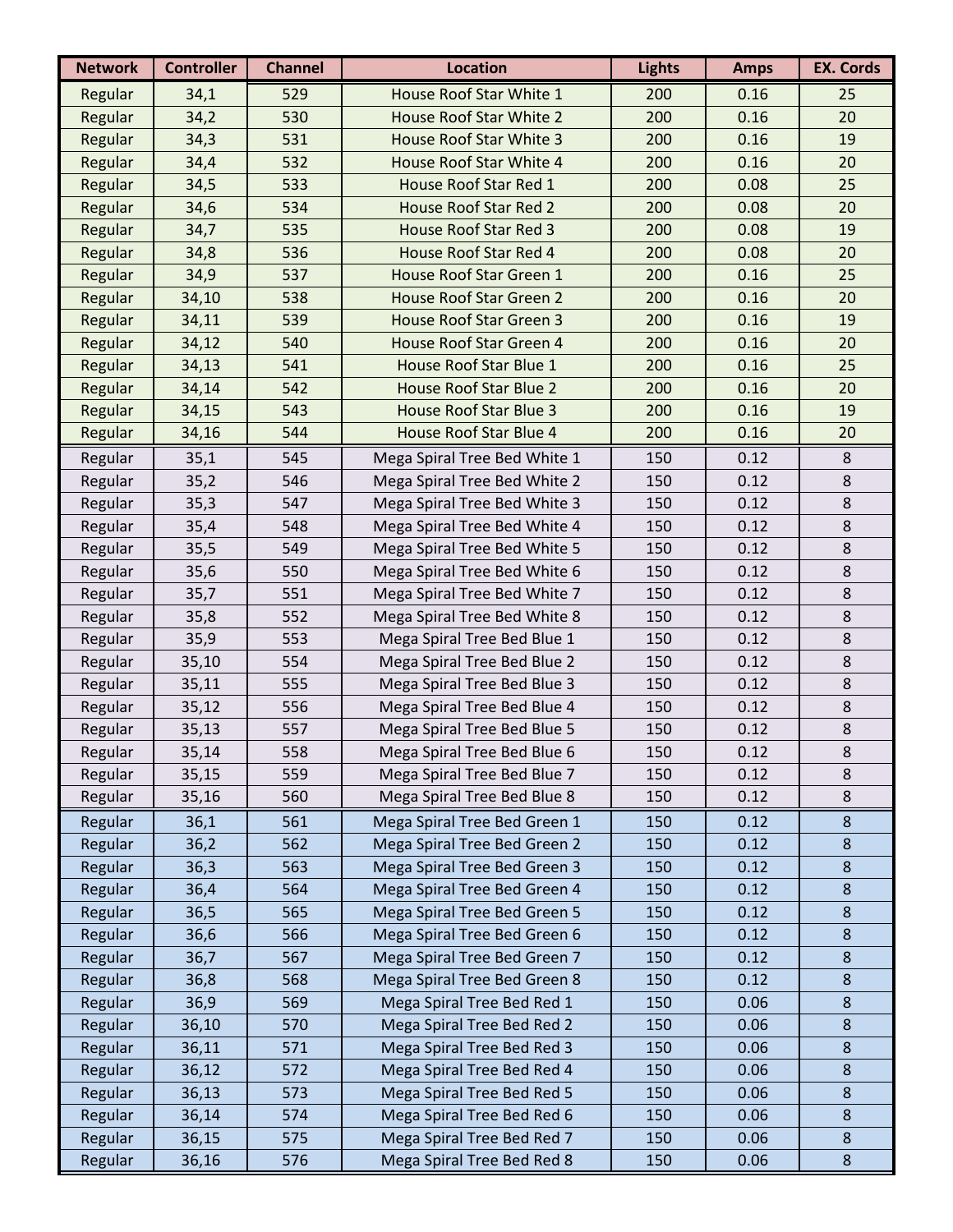| <b>Network</b> | <b>Controller</b> | <b>Channel</b> | <b>Location</b>                      | <b>Lights</b> | <b>Amps</b> | <b>EX. Cords</b> |
|----------------|-------------------|----------------|--------------------------------------|---------------|-------------|------------------|
| Regular        | 37,1              | 577            | Mega Spiral Tree Yard White 1        | 150           | 0.12        | 8                |
| Regular        | 37,2              | 578            | Mega Spiral Tree Yard White 2        | 150           | 0.12        | $\bf 8$          |
| Regular        | 37,3              | 579            | <b>Mega Spiral Tree Yard White 3</b> | 150           | 0.12        | $\bf 8$          |
| Regular        | 37,4              | 580            | Mega Spiral Tree Yard White 4        | 150           | 0.12        | $\bf 8$          |
| Regular        | 37,5              | 581            | Mega Spiral Tree Yard White 5        | 150           | 0.12        | $\bf 8$          |
| Regular        | 37,6              | 582            | Mega Spiral Tree Yard White 6        | 150           | 0.12        | $\bf 8$          |
| Regular        | 37,7              | 583            | Mega Spiral Tree Yard White 7        | 150           | 0.12        | $\bf 8$          |
| Regular        | 37,8              | 584            | <b>Mega Spiral Tree Yard White 8</b> | 150           | 0.12        | $\bf 8$          |
| Regular        | 37,9              | 585            | Mega Spiral Tree Yard Blue 1         | 150           | 0.12        | $8\phantom{1}$   |
| Regular        | 37,10             | 586            | Mega Spiral Tree Yard Blue 2         | 150           | 0.12        | $\bf 8$          |
| Regular        | 37,11             | 587            | <b>Mega Spiral Tree Yard Blue 3</b>  | 150           | 0.12        | $\bf 8$          |
| Regular        | 37,12             | 588            | Mega Spiral Tree Yard Blue 4         | 150           | 0.12        | $\bf 8$          |
| Regular        | 37,13             | 589            | <b>Mega Spiral Tree Yard Blue 5</b>  | 150           | 0.12        | $\bf 8$          |
| Regular        | 37,14             | 590            | Mega Spiral Tree Yard Blue 6         | 150           | 0.12        | $\bf 8$          |
| Regular        | 37,15             | 591            | Mega Spiral Tree Yard Blue 7         | 150           | 0.12        | $\bf 8$          |
| Regular        | 37,16             | 592            | <b>Mega Spiral Tree Yard Blue 8</b>  | 150           | 0.12        | $\bf 8$          |
| Regular        | 38,1              | 593            | Mega Spiral Tree Yard Green 1        | 150           | 0.12        | $\,8\,$          |
| Regular        | 38,2              | 594            | Mega Spiral Tree Yard Green 2        | 150           | 0.12        | 8                |
| Regular        | 38,3              | 595            | Mega Spiral Tree Yard Green 3        | 150           | 0.12        | $\bf 8$          |
| Regular        | 38,4              | 596            | Mega Spiral Tree Yard Green 4        | 150           | 0.12        | 8                |
| Regular        | 38,5              | 597            | <b>Mega Spiral Tree Yard Green 5</b> | 150           | 0.12        | 8                |
| Regular        | 38,6              | 598            | Mega Spiral Tree Yard Green 6        | 150           | 0.12        | $\bf 8$          |
| Regular        | 38,7              | 599            | Mega Spiral Tree Yard Green 7        | 150           | 0.12        | $\bf 8$          |
| Regular        | 38,8              | 600            | Mega Spiral Tree Yard Green 8        | 150           | 0.12        | $\bf 8$          |
| Regular        | 38,9              | 601            | Mega Spiral Tree Yard Red 1          | 150           | 0.06        | $\bf 8$          |
| Regular        | 38,10             | 602            | Mega Spiral Tree Yard Red 2          | 150           | 0.06        | $\bf 8$          |
| Regular        | 38,11             | 603            | Mega Spiral Tree Yard Red 3          | 150           | 0.06        | 8                |
| Regular        | 38,12             | 604            | Mega Spiral Tree Yard Red 4          | 150           | 0.06        | $\bf 8$          |
| Regular        | 38,13             | 605            | Mega Spiral Tree Yard Red 5          | 150           | 0.06        | $\bf 8$          |
| Regular        | 38,14             | 606            | Mega Spiral Tree Yard Red 6          | 150           | 0.06        | $\bf 8$          |
| Regular        | 38,15             | 607            | Mega Spiral Tree Yard Red 7          | 150           | 0.06        | $\bf 8$          |
| Regular        | 38,16             | 608            | Mega Spiral Tree Yard Red 8          | 150           | 0.06        | 8                |
| Regular        | 39,1              | 609            | Up Left                              | 100           | 0.08        | 27               |
| Regular        | 39,2              | 610            | <b>Up Right</b>                      | 100           | 0.08        | 26               |
| Regular        | 39,3              | 611            | <b>Right Top</b>                     | 100           | 0.08        | 29               |
| Regular        | 39,4              | 612            | <b>Right Bottom</b>                  | 100           | 0.08        | 34               |
| Regular        | 39,5              | 613            | <b>Bottom Right</b>                  | 100           | 0.08        | 34               |
| Regular        | 39,6              | 614            | <b>Bottom Left</b>                   | 100           | 0.08        | 35               |
| Regular        | 39,7              | 615            | Left Bottom                          | 100           | 0.08        | 34               |
| Regular        | 39,8              | 616            | Left Top                             | 100           | 0.08        | 30               |
| Regular        | 39,9              | 617            | Middle Top                           | 100           | 0.08        | 30               |
| Regular        | 39,10             | 618            | <b>Middle Bottom</b>                 | 100           | 0.08        | 34               |
| Regular        | 39,11             | 619            | Middle Left                          | 100           | 0.08        | 31               |
| Regular        | 39,12             | 620            | Middle Right                         | 100           | 0.08        | 30               |
| Regular        | 39,13             | 621            | Diagonal Top Left                    | 100           | 0.08        | 30               |
| Regular        | 39,14             | 622            | Diagonal Top Right                   | 100           | 0.08        | 29               |
| Regular        | 39,15             | 623            | <b>Diagonal Bottom Right</b>         | 100           | 0.08        | 34               |
| Regular        | 39,16             | 624            | <b>Diagonal Bottom Left</b>          | 100           | 0.08        | 34               |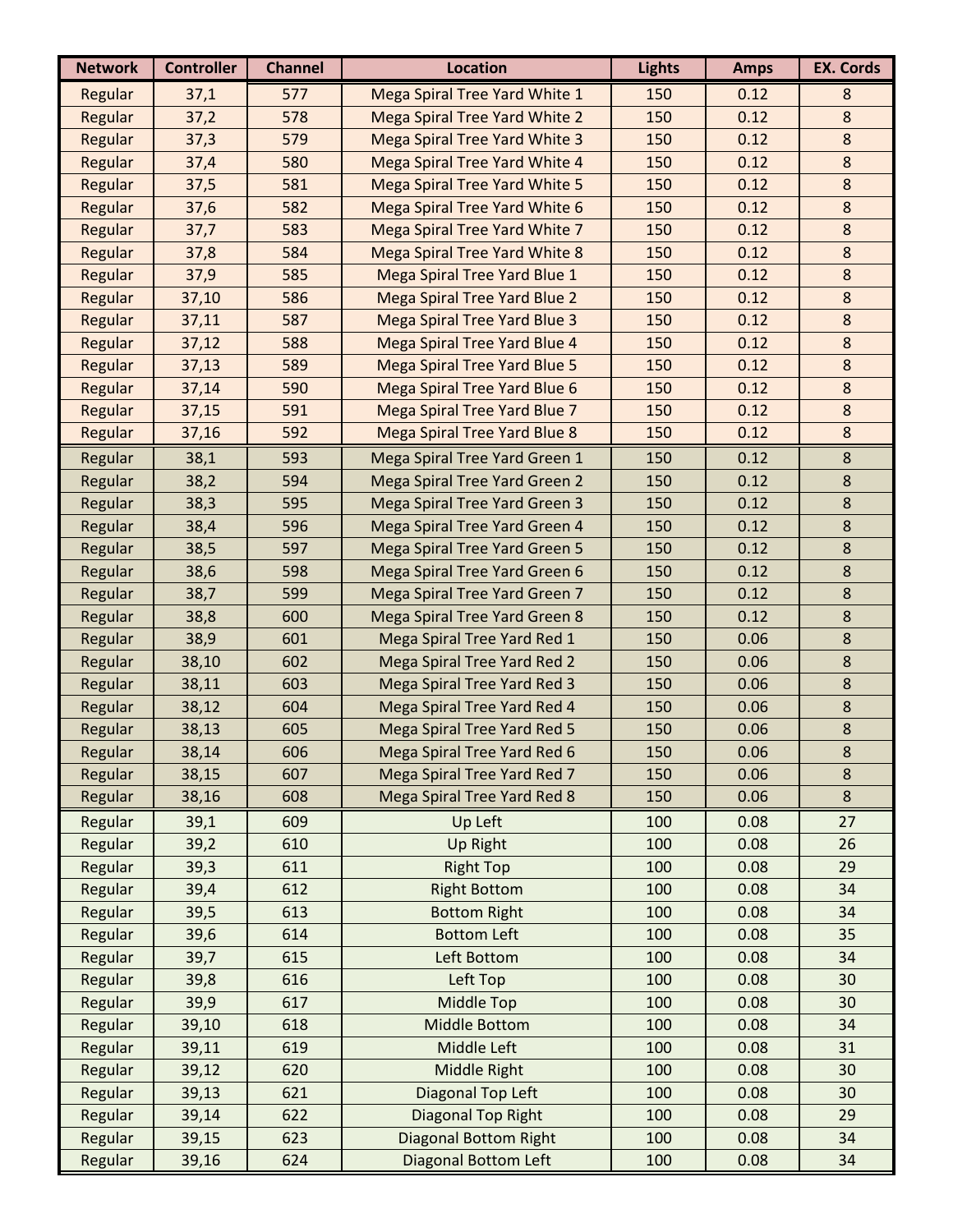| <b>Network</b> | <b>Controller</b> | <b>Channel</b> | <b>Location</b>        | <b>Lights</b> | <b>Amps</b> | <b>EX. Cords</b> |
|----------------|-------------------|----------------|------------------------|---------------|-------------|------------------|
| Regular        | 40,1              | 625            | Snowman White 1        | 100           | 0.08        | 12               |
| Regular        | 40,2              | 626            | Snowman White 2        | 100           | 0.08        | 12               |
| Regular        | 40,3              | 627            | Snowman White 3        | 100           | 0.08        | 12               |
| Regular        | 40,4              | 628            | Snowman White 4        | 100           | 0.08        | 12               |
| Regular        | 40,5              | 629            | Snowman Red 1          | 100           | 0.04        | 12               |
| Regular        | 40,6              | 630            | Snowman Red 2          | 100           | 0.04        | 12               |
| Regular        | 40,7              | 631            | Snowman Red 3          | 100           | 0.04        | 12               |
| Regular        | 40,8              | 632            | Snowman Red 4          | 100           | 0.04        | 12               |
| Regular        | 40,9              | 633            | Snowman Green 1        | 100           | 0.08        | 12               |
| Regular        | 40,10             | 634            | <b>Snowman Green 2</b> | 100           | 0.08        | 12               |
| Regular        | 40,11             | 635            | <b>Snowman Green 3</b> | 100           | 0.08        | 12               |
| Regular        | 40,12             | 636            | Snowman Green 4        | 100           | 0.08        | 12               |
| Regular        | 40,13             | 637            | Snowman Blue 1         | 100           | 0.08        | 12               |
| Regular        | 40,14             | 638            | Snowman Blue 2         | 100           | 0.08        | 12               |
| Regular        | 40,15             | 639            | Snowman Blue 3         | 100           | 0.08        | 12               |
| Regular        | 40,16             | 640            | Snowman Blue 4         | 100           | 0.08        | 12               |
| Aux A          | 41,1              | 641            | Roots White 1          | 450           | 0.36        | 51               |
| Aux A          | 41,2              | 642            | Roots White 2          | 400           | 0.32        | 70               |
| Aux A          | 41,3              | 643            | Roots White 3          | 400           | 0.32        | 82               |
| Aux A          | 41,4              | 644            | Roots White 4          | 300           | 0.24        | 80               |
| Aux A          | 41,5              | 645            | Roots White 5          | 350           | 0.28        | 114              |
| Aux A          | 41,6              | 646            | Roots White 6          | 500           | 0.4         | 63               |
| Aux A          | 41,7              | 647            | Roots White 7          | 350           | 0.28        | 53               |
| Aux A          | 41,8              | 648            | Roots White 8          | 300           | 0.24        | 13               |
| Aux A          | 41,9              | 649            | Roots Red 1            | 450           | 0.18        | 51               |
| Aux A          | 41,10             | 650            | Roots Red 2            | 400           | 0.16        | 70               |
| Aux A          | 41,11             | 651            | Roots Red 3            | 400           | 0.16        | 82               |
| Aux A          | 41,12             | 652            | Roots Red 4            | 300           | 0.12        | 80               |
| Aux A          | 41,13             | 653            | Roots Red 5            | 350           | 0.14        | 114              |
| Aux A          | 41,14             | 654            | Roots Red 6            | 500           | 0.2         | 63               |
| Aux A          | 41,15             | 655            | Roots Red 7            | 350           | 0.14        | 53               |
| Aux A          | 41,16             | 656            | Roots Red 8            | 300           | 0.12        | 13               |
| Aux A          | 42,1              | 657            | Roots Green 1          | 450           | 0.36        | 50.5             |
| Aux A          | 42,2              | 658            | Roots Green 2          | 400           | 0.32        | 70               |
| Aux A          | 42,3              | 659            | Roots Green 3          | 400           | 0.32        | 82               |
| Aux A          | 42,4              | 660            | Roots Green 4          | 300           | 0.24        | 80               |
| Aux A          | 42,5              | 661            | Roots Green 5          | 350           | 0.28        | 114              |
| Aux A          | 42,6              | 662            | Roots Green 6          | 500           | 0.4         | 63               |
| Aux A          | 42,7              | 663            | Roots Green 7          | 350           | 0.28        | 53               |
| Aux A          | 42,8              | 664            | Roots Green 8          | 300           | 0.24        | 13               |
| Aux A          | 42,9              | 665            | Roots Blue 1           | 450           | 0.36        | 50.5             |
| Aux A          | 42,10             | 666            | Roots Blue 2           | 400           | 0.32        | 70               |
| Aux A          | 42,11             | 667            | Roots Blue 3           | 400           | 0.32        | 82               |
| Aux A          | 42,12             | 668            | Roots Blue 4           | 300           | 0.24        | 80               |
| Aux A          | 42,13             | 669            | Roots Blue 5           | 350           | 0.28        | 114              |
| Aux A          | 42,14             | 670            | Roots Blue 6           | 500           | 0.4         | 63               |
| Aux A          | 42,15             | 671            | Roots Blue 7           | 350           | 0.28        | 53               |
| Aux A          | 42,16             | 672            | Roots Blue 8           | 300           | 0.24        | 13               |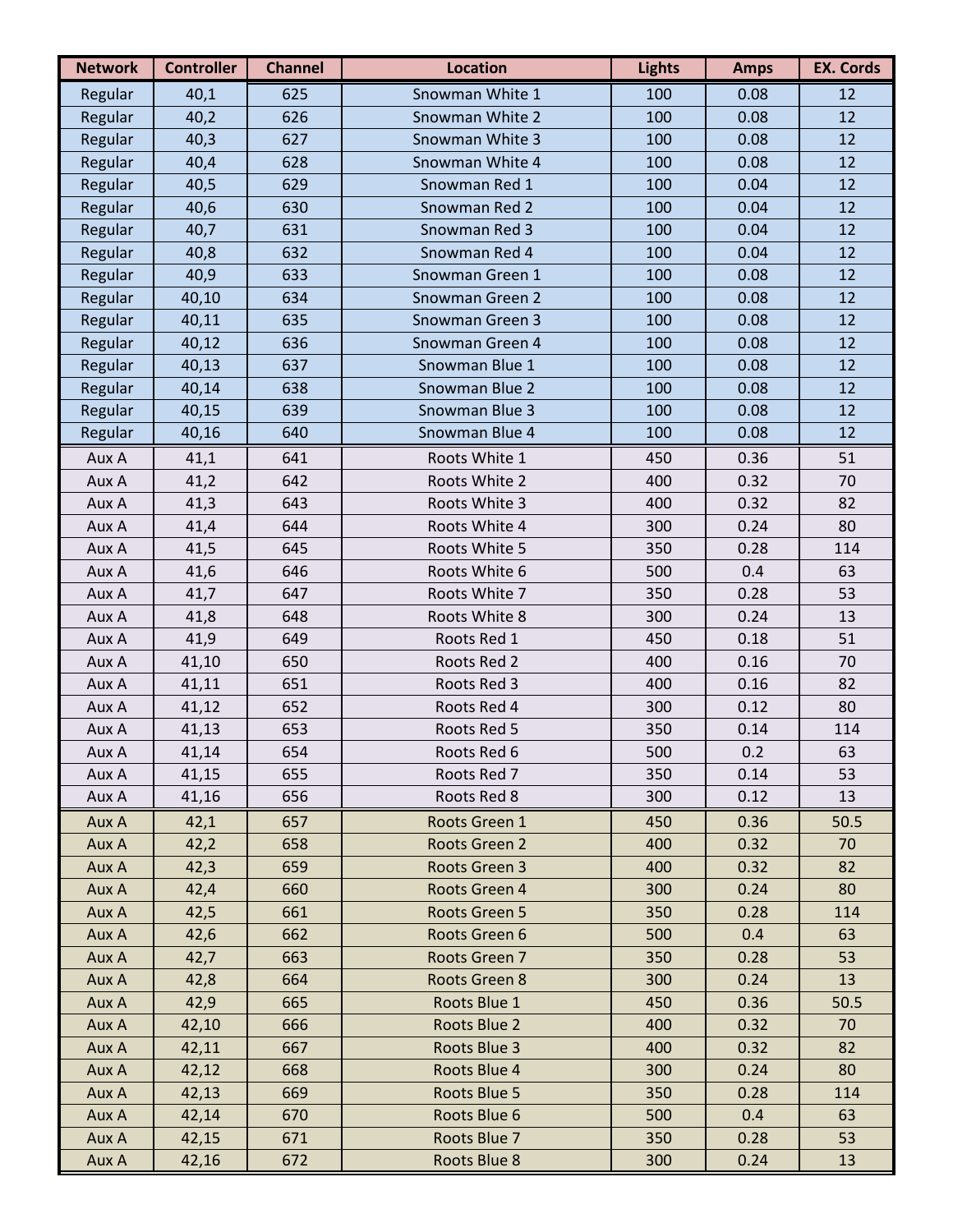| <b>Network</b> | <b>Controller</b> | <b>Channel</b> | <b>Location</b>                       | <b>Lights</b> | <b>Amps</b> | <b>EX. Cords</b> |
|----------------|-------------------|----------------|---------------------------------------|---------------|-------------|------------------|
| Aux A          | 43,1              | 673            | <b>Roots Top White</b>                | 300           | 0.24        | 23               |
| Aux A          | 43,2              | 674            | Roots Top Red                         | 300           | 0.12        | 23               |
| Aux A          | 43,3              | 675            | Roots Top Green                       | 300           | 0.24        | 23               |
| Aux A          | 43,4              | 676            | <b>Roots Top Blue</b>                 | 300           | 0.24        | 23               |
| Aux A          | 43,5              | 677            | <b>Roots Bottom White</b>             | 1600          | 1.28        | $\overline{2}$   |
| Aux A          | 43,6              | 678            | Roots Bottom Red                      | 1600          | 0.64        | $\overline{2}$   |
| Aux A          | 43,7              | 679            | <b>Roots Bottom Green</b>             | 1600          | 1.28        | $\overline{2}$   |
| Aux A          | 43,8              | 680            | <b>Roots Bottom Blue</b>              | 1600          | 1.28        | $\overline{2}$   |
| Aux A          | 43,9              | 681            | <b>Store Door Right</b>               | 200           | 0.16        | 22               |
| Aux A          | 43,10             | 682            | <b>Store Roof Right</b>               | 25            | 0.2         | 37               |
| Aux A          | 43,11             | 683            | <b>Store Window Front</b>             | 100           | 0.08        | 18               |
| Aux A          | 43,12             | 684            | <b>Store Roof Front</b>               | 23            | 0.184       | 34               |
| Aux A          | 43,13             | 685            | <b>Store Roof Top</b>                 | 52            | 0.416       | 37               |
| Aux A          | 43,14             | 686            | <b>Store Roof Left</b>                | 25            | 0.2         | 34               |
| Aux A          | 43,15             | 687            | <b>Store Door Left</b>                | 200           | 0.16        | 27               |
| Aux A          | 43,16             | 688            | <b>Store Window Back</b>              | 100           | 0.08        | 56               |
| Aux A          | 44,1              | 689            | <b>Store Roof Back</b>                | 23            | 0.184       | 50               |
| Aux A          | 44,2              | 690            | <b>Store Back Stakes</b>              | 49            | 0.392       | 28               |
| Aux A          | 44,3              | 691            | Picture Area On                       | 63            | 0.08        | 14               |
| Aux A          | 44,4              | 692            | PPE Frame Top Blue                    | 100           | 0.08        | 28               |
| Aux A          | 44,5              | 693            | PPE Frame Bottom Red                  | 100           | 0.04        | 22               |
| Aux A          | 44,6              | 694            | PPE Frame Right Green                 | 100           | 0.08        | 25               |
| Aux A          | 44,7              | 695            | PPE Frame Left White                  | 100           | 0.08        | 22               |
| Aux A          | 44,8              | 696            | PPE Horn Left                         | 50            | 0.04        | 26               |
| Aux A          | 44,9              | 697            | <b>PPE Horn Middle</b>                | 50            | 0.04        | 26               |
| Aux A          | 44,10             | 698            | PPE Horn Right                        | 50            | 0.04        | 26               |
| Aux A          | 44,11             | 699            | <b>PPE Eye</b>                        | 50            | 0.04        | 27               |
| Aux A          | 44,12             | 700            | <b>PPE Mouth</b>                      | 100           | 0.08        | 23               |
| Aux A          | 44,13             | 701            | PPE Fly Up                            | 100           | 0.08        | 29               |
| Aux A          | 44,14             | 702            | PPE Fly Middle                        | 100           | 0.08        | 29               |
| Aux A          | 44,15             | 703            | PPE Fly Down                          | 100           | 0.08        | 29               |
| Aux A          | 44,16             | 704            | PPE Body                              | 200           | 0.16        | 23               |
| Regular        | 45,1              | 705            | Chicken - Hand Open                   | 50            | 0.04        | 12               |
| Regular        | 45,2              | 706            | <b>Chicken - Hand Middle</b>          | 50            | 0.04        | 12               |
| Regular        | 45,3              | 707            | <b>Chicken - Hand Closed</b>          | 50            | 0.04        | 12               |
| Regular        | 45,4              | 708            | Chicken - Arm Flap Up                 | 50            | 0.04        | 12               |
| Regular        | 45,5              | 709            | Chicken - Arm Flap Middle             | 50            | 0.04        | 12               |
| Regular        | 45,6              | 710            | Chicken - Arm Flap Down               | 50            | 0.04        | 12               |
| Regular        | 45,7              | 711            | Chicken - Tail Feathers Right         | 50            | 0.04        | 11               |
| Regular        | 45,8              | 712            | <b>Chicken - Tail Feathers Middle</b> | 250           | 0.2         | 11               |
| Regular        | 45,9              | 713            | Chicken - Tail Feathers Left          | 50            | 0.04        | 12               |
| Regular        | 45,10             | 714            | Chicken - Clap Open                   | 50            | 0.04        | 10               |
| Regular        | 45,11             | 715            | Chicken - Clap Middle                 | 50            | 0.04        | 11               |
| Regular        | 45,12             | 716            | Chicken - Clap Together               | 50            | 0.04        | 11               |
| Regular        | 45,13             | 717            | <b>Chicken Frame Right Green</b>      | 100           | 0.08        | 11               |
| Regular        | 45,14             | 718            | <b>Chicken Frame Top Blue</b>         | 100           | 0.08        | 15               |
| Regular        | 45,15             | 719            | <b>Chicken Frame Left White</b>       | 100           | 0.08        | 15               |
| Regular        | 45,16             | 720            | <b>Chicken Frame Bottom Red</b>       | 120           | 0.08        | 9                |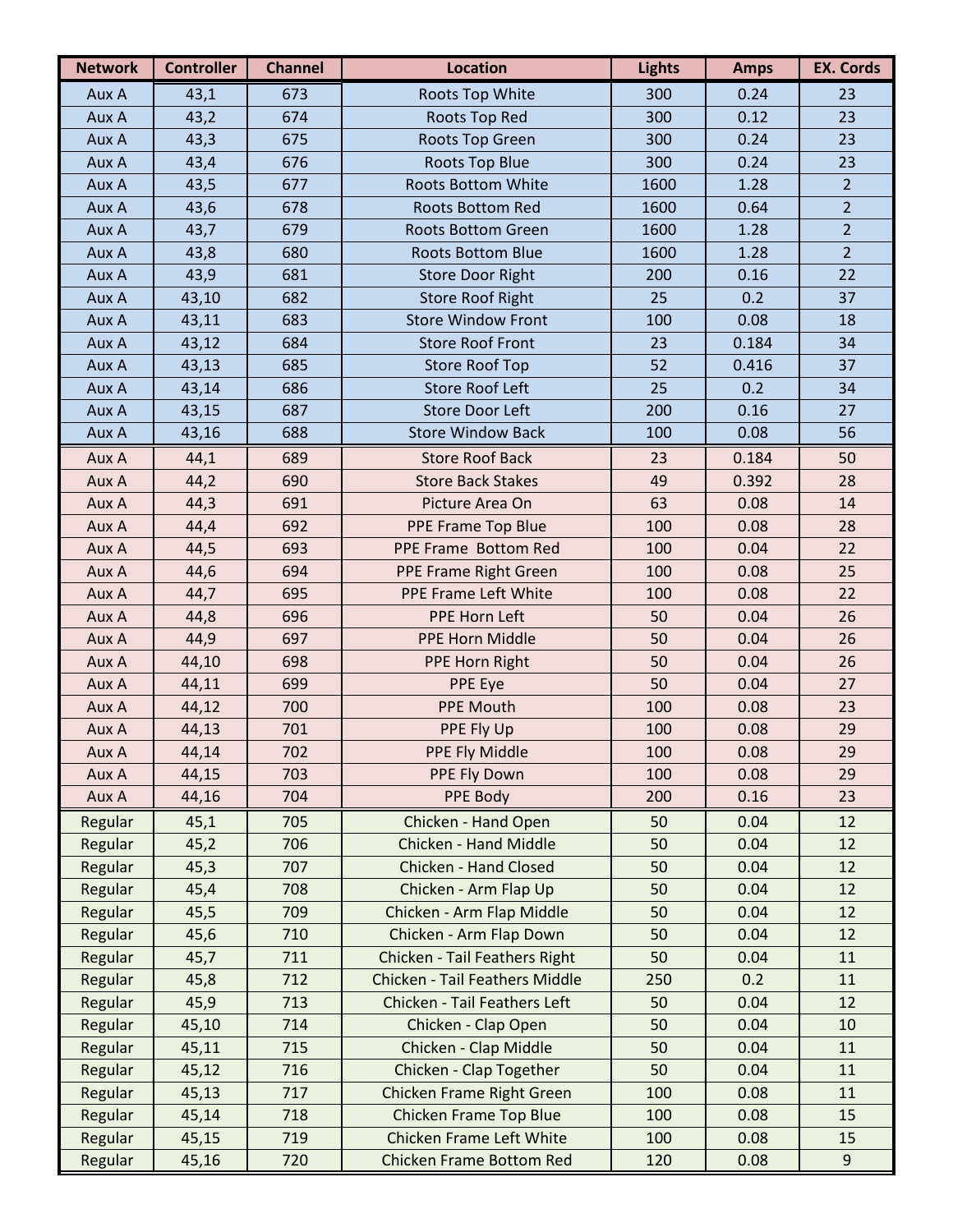| <b>Network</b> | <b>Controller</b> | <b>Channel</b> | <b>Location</b>          | <b>Lights</b> | <b>Amps</b> | <b>EX. Cords</b> |
|----------------|-------------------|----------------|--------------------------|---------------|-------------|------------------|
| Regular        | 46,1              | 721            | <b>Strobes Top White</b> | 250           | 0.2         | 8                |
| Regular        | 46,2              | 722            | <b>Strobes Top Red</b>   | 250           | 0.1         | $\bf 8$          |
| Regular        | 46,3              | 723            | <b>Strobes Top Green</b> | 250           | 0.2         | $\bf 8$          |
| Regular        | 46,4              | 724            | <b>Strobes Top Blue</b>  | 250           | 0.2         | $\bf 8$          |
| Regular        | 46,5              | 725            | <b>Strobes White</b>     | 53            | 0.441       | 6                |
| Regular        | 46,6              | 726            | <b>Strobes Red</b>       | 53            | 0.441       | 6                |
| Regular        | 46,7              | 727            | <b>Strobes Green</b>     | 53            | 0.441       | 6                |
| Regular        | 46,8              | 728            | <b>Strobes Blue</b>      | 53            | 0.441       | 6                |
| Regular        | 47,1              | 729            | Arch Star 1 White        | 50            | 0.04        |                  |
| Regular        | 47,2              | 730            | Arch Star 1 Red          | 50            | 0.02        |                  |
| Regular        | 47,3              | 731            | Arch Star 1 Green        | 50            | 0.04        |                  |
| Regular        | 47,4              | 732            | Arch Star 1 Blue         | 50            | 0.04        |                  |
| Regular        | 47,5              | 733            | Arch Star 2 White        | 50            | 0.04        |                  |
| Regular        | 47,6              | 734            | Arch Star 2 Red          | 50            | 0.02        |                  |
| Regular        | 47,7              | 735            | Arch Star 2 Green        | 50            | 0.04        |                  |
| Regular        | 47,8              | 736            | Arch Star 2 Blue         | 50            | 0.04        |                  |
| Regular        | 47,9              | 737            | Arch Star 3 White        | 50            | 0.04        |                  |
| Regular        | 47,10             | 738            | Arch Star 3 Red          | 50            | 0.02        |                  |
| Regular        | 47,11             | 739            | Arch Star 3 Green        | 50            | 0.04        |                  |
| Regular        | 47,12             | 740            | Arch Star 3 Blue         | 50            | 0.04        |                  |
| Regular        | 47,13             | 741            | Arch Star 4 White        | 50            | 0.04        |                  |
| Regular        | 47,14             | 742            | Arch Star 4 Red          | 50            | 0.02        |                  |
| Regular        | 47,15             | 743            | Arch Star 4 Green        | 50            | 0.04        |                  |
| Regular        | 47,16             | 744            | Arch Star 4 Blue         | 50            | 0.04        |                  |
| Regular        | 48,1              | 745            | Arch Star 5 White        | 50            | 0.04        |                  |
| Regular        | 48,2              | 746            | Arch Star 5 Red          | 50            | 0.02        |                  |
| Regular        | 48,3              | 747            | Arch Star 5 Green        | 50            | 0.04        |                  |
| Regular        | 48,4              | 748            | Arch Star 5 Blue         | 50            | 0.04        |                  |
| Regular        | 48,5              | 749            | Arch Star 6 White        | 50            | 0.04        |                  |
| Regular        | 48,6              | 750            | Arch Star 6 Red          | 50            | 0.02        |                  |
| Regular        | 48,7              | 751            | Arch Star 6 Green        | 50            | 0.04        |                  |
| Regular        | 48,8              | 752            | Arch Star 6 Blue         | 50            | 0.04        |                  |
| Regular        | 48,9              | 753            | Arch Star 7 White        | 50            | 0.04        |                  |
| Regular        | 48,10             | 754            | Arch Star 7 Red          | 50            | 0.02        |                  |
| Regular        | 48,11             | 755            | Arch Star 7 Green        | 50            | 0.04        |                  |
| Regular        | 48,12             | 756            | Arch Star 7 Blue         | 50            | 0.04        |                  |
| Regular        | 48,13             | 757            | Arch Star 8 White        | 50            | 0.04        |                  |
| Regular        | 48,14             | 758            | Arch Star 8 Red          | 50            | 0.02        |                  |
| Regular        | 48,15             | 759            | Arch Star 8 Green        | 50            | 0.04        |                  |
| Regular        | 48,16             | 760            | Arch Star 8 Blue         | 50            | 0.04        |                  |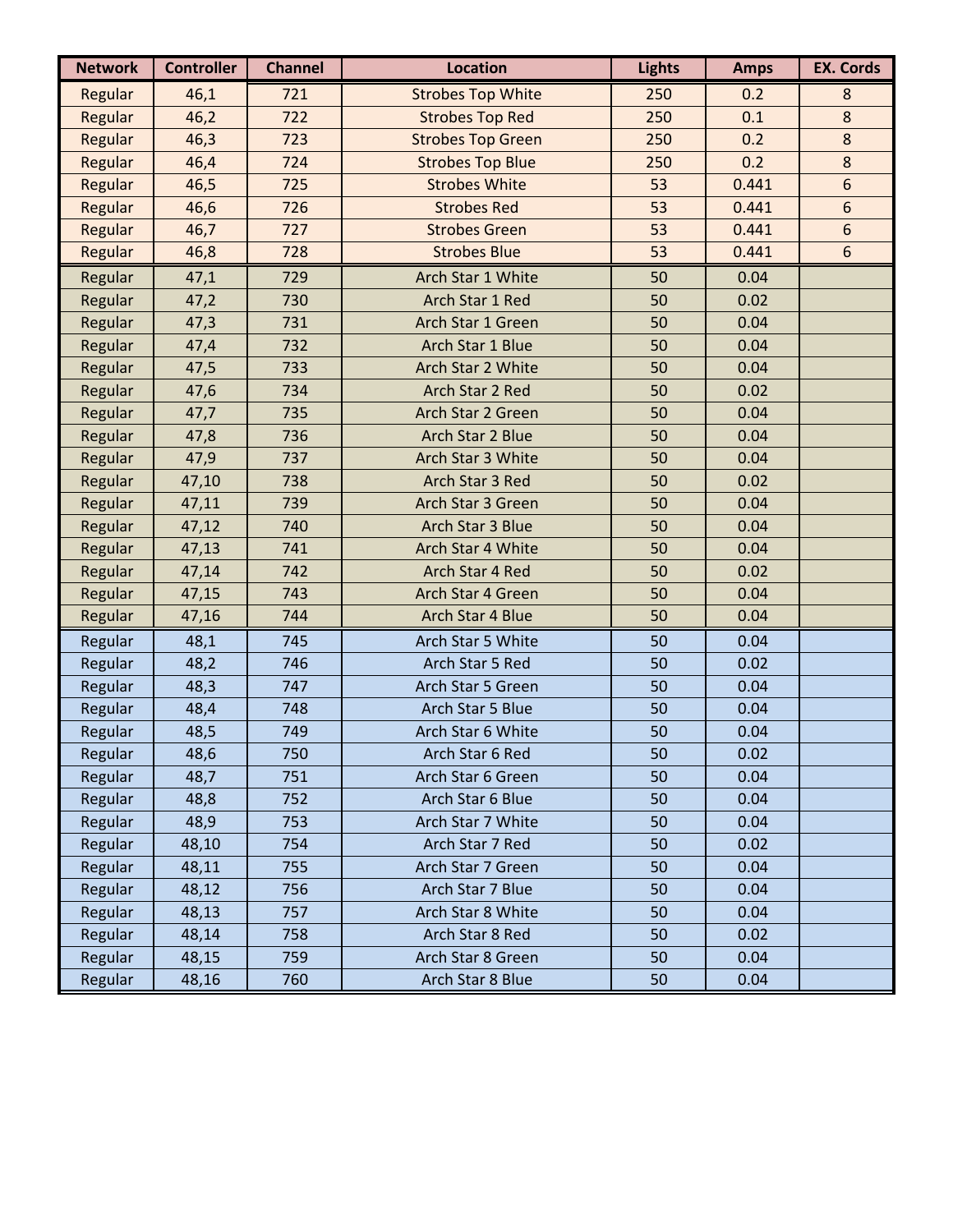| <b>Network</b> | <b>Controller</b> | <b>Channel</b> | <b>Location</b>                     | <b>Lights</b> | <b>Amps</b> | <b>EX. Cords</b> |
|----------------|-------------------|----------------|-------------------------------------|---------------|-------------|------------------|
| Regular        | 49,1              | 761            | Arch Star 9 White                   | 50            | 0.04        |                  |
| Regular        | 49,2              | 762            | <b>Arch Star 9 Red</b>              | 50            | 0.02        |                  |
| Regular        | 49,3              | 763            | <b>Arch Star 9 Green</b>            | 50            | 0.04        |                  |
| Regular        | 49,4              | 764            | <b>Arch Star 9 Blue</b>             | 50            | 0.04        |                  |
| Regular        | 49,5              | 765            | Arch Star 10 White                  | 50            | 0.04        |                  |
| Regular        | 49,6              | 766            | Arch Star 10 Red                    | 50            | 0.02        |                  |
| Regular        | 49,7              | 767            | Arch Star 10 Green                  | 50            | 0.04        |                  |
| Regular        | 49,8              | 768            | Arch Star 10 Blue                   | 50            | 0.04        |                  |
| Regular        | 49,9              | 769            | Arch Star 11 White                  | 50            | 0.04        |                  |
| Regular        | 49,10             | 770            | Arch Star 11 Red                    | 50            | 0.02        |                  |
| Regular        | 49,11             | 771            | Arch Star 11 Green                  | 50            | 0.04        |                  |
| Regular        | 49,12             | 772            | Arch Star 11 Blue                   | 50            | 0.04        |                  |
| Regular        | 49,13             | 773            | Arch Star 12 White                  | 50            | 0.04        |                  |
| Regular        | 49,14             | 774            | Arch Star 12 Red                    | 50            | 0.02        |                  |
| Regular        | 49,15             | 775            | Arch Star 12 Green                  | 50            | 0.04        |                  |
| Regular        | 49,16             | 776            | Arch Star 12 Blue                   | 50            | 0.04        |                  |
| Regular        | 50,1              | 777            | Arch Star 13 White                  | 50            | 0.04        |                  |
| Regular        | 50,2              | 778            | Arch Star 13 Red                    | 50            | 0.02        |                  |
| Regular        | 50,3              | 779            | Arch Star 13 Green                  | 50            | 0.04        |                  |
| Regular        | 50,4              | 780            | Arch Star 13 Blue                   | 50            | 0.04        |                  |
| Regular        | 50,5              | 781            | Arch Star 14 White                  | 50            | 0.04        |                  |
| Regular        | 50,6              | 782            | Arch Star 14 Red                    | 50            | 0.02        |                  |
| Regular        | 50,7              | 783            | Arch Star 14 Green                  | 50            | 0.04        |                  |
| Regular        | 50,8              | 784            | Arch Star 14 Blue                   | 50            | 0.04        |                  |
| Regular        | 50,9              | 785            | <b>Back Fire Stick Right Bottom</b> | 300           | 0.24        |                  |
| Regular        | 50,10             | 786            | <b>Back Fire Stick Right Middle</b> | 300           | 0.24        |                  |
| Regular        | 50,11             | 787            | <b>Back Fire Stick Right Top</b>    | 300           | 0.24        |                  |
| Regular        | 50,12             | 788            | <b>Back Fire Stick Right Star</b>   | 250           | 0.2         |                  |
| Regular        | 50,13             | 789            | <b>Back Fire Stick Left Bottom</b>  | 300           | 0.24        |                  |
| Regular        | 50,14             | 790            | <b>Back Fire Stick Left Middle</b>  | 300           | 0.24        |                  |
| Regular        | 50,15             | 791            | <b>Back Fire Stick Left Top</b>     | 300           | 0.24        |                  |
| Regular        | 50,16             | 792            | <b>Back Fire Stick Left Star</b>    | 250           | 0.2         |                  |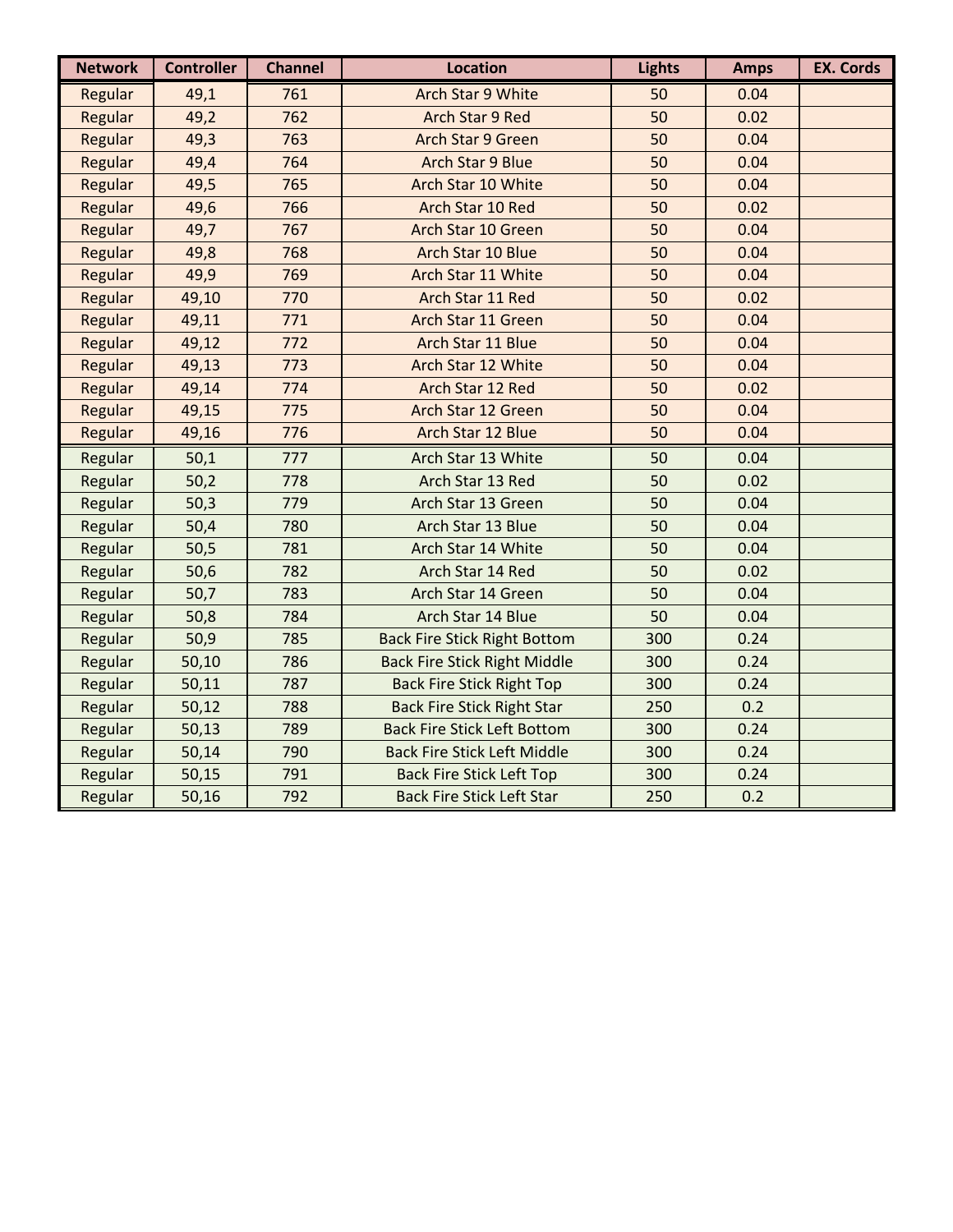| <b>Network</b> | <b>Controller</b> | <b>Channel</b> | <b>Location</b>                  | <b>Lights</b> | <b>Amps</b>      | <b>EX. Cords</b> |
|----------------|-------------------|----------------|----------------------------------|---------------|------------------|------------------|
| Aux A          | A <sub>0</sub>    | 1, 2, 3        | Tree Flood 1                     | $\mathbf{1}$  | 0.5              | 0                |
| Aux A          | A1                | 1, 2, 3        | Tree Flood 2                     | $\mathbf{1}$  | 0.5              | $\mathbf 0$      |
| Aux A          | A2                | 1, 2, 3        | Tree Flood 3                     | $\mathbf{1}$  | 0.5              | $\mathbf 0$      |
| Aux A          | A <sub>3</sub>    | 1, 2, 3        | Tree Flood 4                     | $\mathbf{1}$  | 0.5              | $\mathbf 0$      |
| Regular        | A4                | 1, 2, 3        | Front Walkway Flood 1            | $\mathbf 1$   | 0.48             | 16               |
| Regular        | A4                | 4, 5, 6        | Front Walkway Flood 2            | $\mathbf 1$   | $\boldsymbol{0}$ | 16               |
| Regular        | A4                | 7,8,9          | Donation Box Flood 1             | $\mathbf{1}$  | $\mathbf 0$      | 16               |
| Regular        | A4                | 10,11,12       | Donation Box Flood 2             | $\mathbf{1}$  | $\mathbf 0$      | 16               |
| Regular        | A <sub>5</sub>    | 1, 2, 3        | House Flood 1                    | $\mathbf{1}$  | 0.77             | 16               |
| Regular        | A <sub>5</sub>    | 4, 5, 6        | House Flood 2                    | $\mathbf{1}$  | $\pmb{0}$        | 16               |
| Regular        | A <sub>5</sub>    | 7,8,9          | House Flood 3                    | $\mathbf 1$   | $\boldsymbol{0}$ | 16               |
| Regular        | A <sub>5</sub>    | 10,11,12       | House Flood 4                    | $\mathbf{1}$  | $\mathbf 0$      | 16               |
| Regular        | A <sub>5</sub>    | 13, 14, 15     | House Flood 5                    | $\mathbf{1}$  | $\boldsymbol{0}$ | 16               |
| Regular        | A <sub>5</sub>    | 16,17,18       | House Flood 6                    | $\mathbf{1}$  | $\boldsymbol{0}$ | 16               |
| Regular        | A <sub>5</sub>    | 19,20,21       | House Flood 7                    | $\mathbf{1}$  | $\boldsymbol{0}$ | 16               |
| Regular        | A <sub>5</sub>    | 22, 23, 24     | House Flood 8                    | $\mathbf{1}$  | $\mathbf 0$      | 16               |
| Regular        | A <sub>6</sub>    | 1, 2, 3        | House Flood 9                    | $\mathbf{1}$  | 0.77             | 16               |
| Regular        | A <sub>6</sub>    | 4, 5, 6        | House Flood 10                   | $\mathbf{1}$  | $\boldsymbol{0}$ | 16               |
| Regular        | A <sub>6</sub>    | 7,8,9          | House Flood 11                   | $\mathbf 1$   | $\boldsymbol{0}$ | 16               |
| Regular        | A <sub>6</sub>    | 10,11,12       | House Flood 12                   | $\mathbf{1}$  | $\pmb{0}$        | 16               |
| Regular        | A <sub>6</sub>    | 13, 14, 15     | House Flood 13                   | $\mathbf{1}$  | $\mathbf 0$      | 16               |
| Regular        | A <sub>6</sub>    | 16,17,18       | House Flood 14                   | $\mathbf{1}$  | $\mathbf 0$      | 16               |
| Regular        | A <sub>6</sub>    | 19,20,21       | House Flood 15                   | $\mathbf{1}$  | $\boldsymbol{0}$ | 16               |
| Regular        | A <sub>6</sub>    | 22,23,24       | House Flood 16                   | $\mathbf 1$   | $\mathbf 0$      | 16               |
| Regular        | A7                | 1, 2, 3        | Nativity Set Flood 1             | $\mathbf{1}$  | 0.23             | 16               |
| Regular        | A7                | 4, 5, 6        | Nativity Set Flood 2             | $\mathbf{1}$  | $\boldsymbol{0}$ | 16               |
| Regular        | A7                | 7,8,9          | Nativity Set Flood 3             | $\mathbf{1}$  | $\mathbf 0$      | 16               |
| Regular        | A7                | 10,11,12       | Nativity Set Flood 4             | $\mathbf{1}$  | $\overline{0}$   | 16               |
| Aux A          | A <sub>8</sub>    | 1, 2, 3        | <b>Storage Building Front 1</b>  | $\mathbf{1}$  | 0.77             | 16               |
| Aux A          | A <sub>8</sub>    | 4, 5, 6        | <b>Storage Building Front 2</b>  | $\mathbf 1$   | $\mathbf 0$      | 16               |
| Aux A          | A <sub>8</sub>    | 7,8,9          | <b>Storage Building Front 3</b>  | $\mathbf 1$   | $\boldsymbol{0}$ | 16               |
| Aux A          | A <sub>8</sub>    | 10,11,12       | <b>Storage Building Front 4</b>  | 1             | $\boldsymbol{0}$ | 16               |
| Aux A          | A <sub>8</sub>    | 13,14,15       | <b>Storage Building Front 5</b>  | 1             | $\boldsymbol{0}$ | 16               |
| Aux A          | A <sub>8</sub>    | 16,17,18       | Storage Building Front 6         | 1             | $\boldsymbol{0}$ | 16               |
| Aux A          | A <sub>8</sub>    | 19,20,21       | <b>Storage Building Front 7</b>  | 1             | $\boldsymbol{0}$ | 16               |
| Aux A          | A8                | 22, 23, 24     | <b>Storage Building Front 8</b>  | $\mathbf 1$   | $\boldsymbol{0}$ | 16               |
| Aux A          | A <sub>9</sub>    | 1, 2, 3        | <b>Storage Building Front 9</b>  | $\mathbf{1}$  | 0.77             | 16               |
| Aux A          | A <sub>9</sub>    | 4, 5, 6        | <b>Storage Building Front 10</b> | $\mathbf{1}$  | $\boldsymbol{0}$ | 16               |
| Aux A          | A <sub>9</sub>    | 7,8,9          | <b>Storage Building Front 11</b> | 1             | $\boldsymbol{0}$ | 16               |
| Aux A          | A <sub>9</sub>    | 10,11,12       | <b>Storage Building Front 12</b> | $\mathbf{1}$  | $\Omega$         | 16               |
| Aux A          | AA                | 1, 2, 3        | <b>Storage Building Back 1</b>   | 1             | 0.77             | 16               |
| Aux A          | AA                | 4, 5, 6        | <b>Storage Building Back 2</b>   | $\mathbf{1}$  | $\boldsymbol{0}$ | 16               |
| Aux A          | AA                | 7,8,9          | <b>Storage Building Back 3</b>   | $\mathbf 1$   | $\boldsymbol{0}$ | 16               |
| Aux A          | AA                | 10,11,12       | <b>Storage Building Back 4</b>   | 1             | $\boldsymbol{0}$ | 16               |
| Aux A          | AA                | 13,14,15       | <b>Storage Building Back 5</b>   | $\mathbf{1}$  | $\boldsymbol{0}$ | 16               |
| Aux A          | AA                | 16,17,18       | Storage Building Back 6          | 1             | $\boldsymbol{0}$ | 16               |
| Aux A          | AA                | 19,20,21       | Storage Building Back 7          | $\mathbf{1}$  | $\boldsymbol{0}$ | 16               |
| Aux A          | AA                | 22,23,24       | <b>Storage Building Back 8</b>   | $\mathbf{1}$  | $\pmb{0}$        | 16               |